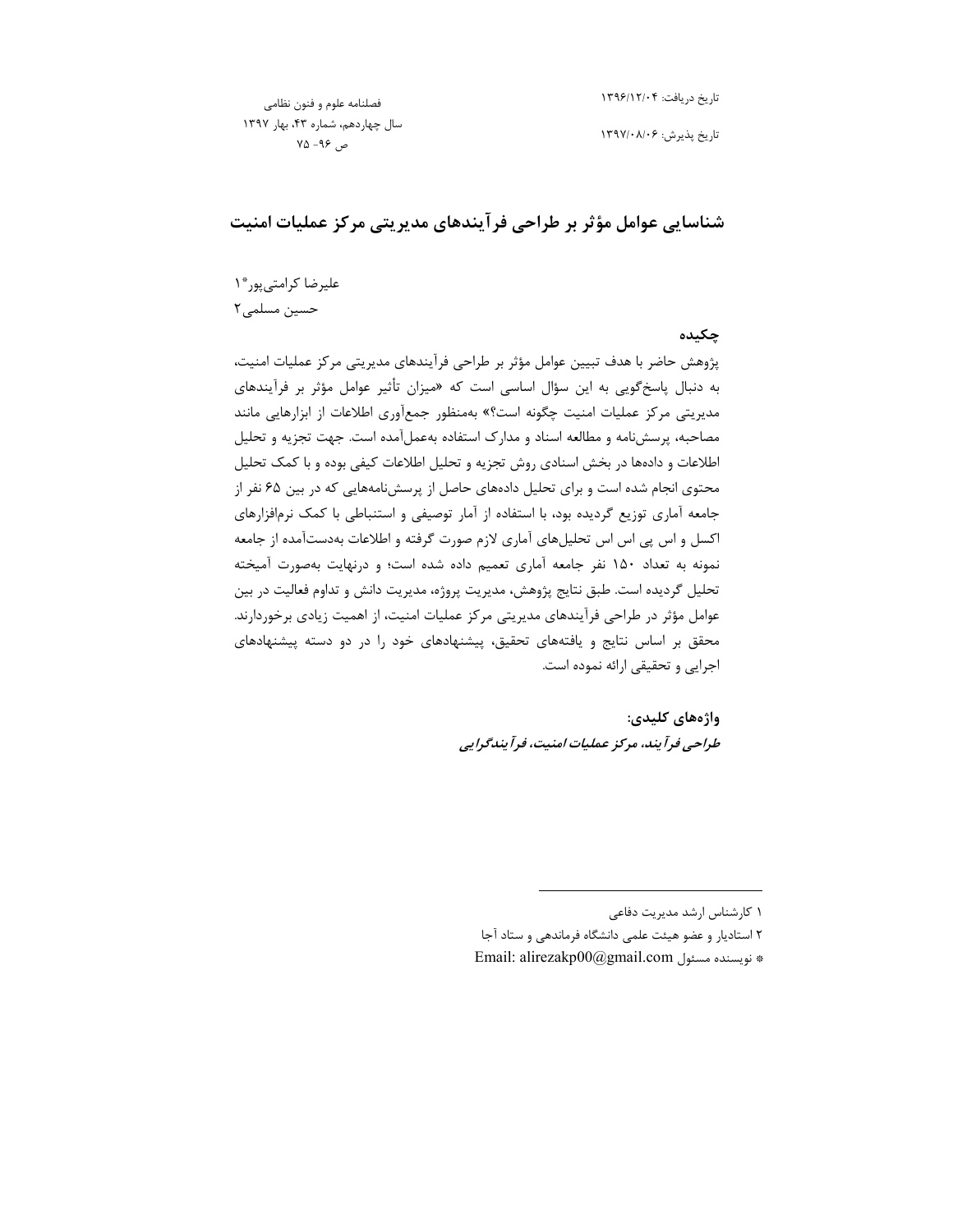برخی تهدیدها مثل اختلالات ارتباطی و ویروسهای اینترانتی مشکلاتی را در فضای تبادل داده ایجاد نموده و مانع از جابجایی بهینهی اطلاعات گشتهاند. با تأکید بر لزوم توجه به استانداردها و روشهای امنیتی روز دنیا، یکی از راهکارهای مقابله با تهدیدها علیه این فضا، راهاندازی مراکزی چون مرکز عملیات امنیت<sup>'</sup> است. یک مرکز عملیات امنیت متشکل از سه رکن: فناوری، افراد و فرآیندها است؛ که نظارت و تجزیه و تحلیل و همچنین واکنش به تهدیدات امنیت اطلاعاتی را متمرکز می سازد. هر مرکز عملیات امنیت از سه لایه اصلی به شرح زیر تشكيل شده است:

لایه اول (مرکز تماس): نقطه تماس کاربران و مسئول پاسخ گویی به اخطارهای دریافتی از کاربران است. در این سطح به کلیه اخطارهایی که از پیچیدگی پایینتری برخوردارند، پاسخ داده مے شود.

لايه دوم (تحليل اوليه): اين سطح در حقيقت مكمل سطح يكم است و مسئول پاسخ گويي به مشکلات پیچیدهتر در سامانههای امنیتی شبکه است. برای اخطارهایی که از اهمیت بالایی برخوردارند، سامانههای سطح دوم بهطور کامل درگیر می شوند.

لایه سوم (تحلیل تخصصی): در این سطح کارشناسان ارشد و مشاوران امنیتی شبکه قرار دارند. این سطح در حقیقت پشتیبان دو سطح پایینتر است. کلیه تدابیر امنیتی و مدیریت امنیت شبکه، در این سطح اندیشیده می شود.

در هر یک از لایههای مطرحشده، ابزارهایی برای مدیریت سامانههای امنیتی در نظر گرفته می شود. این ابزارها، امنیت شبکه را از دو دیدگاه درونسازمانی و برونسازمانی موردبررسی قرار میدهند. برای این منظور، هر مرکز عملیات امنیت دارای تجهیزاتی در داخل شبکه و تجهیزات دیگری در داخل مرکز عملیات امنیت است و تمامی خدماتی که ارائه می شوند، پایش و مدیریت میشوند (جنگجو،۱۳۹۴). طراحی فرآیندهای مدیریتی مرکز عملیات امنیت، این اطمینان را حاصل می کند که کارشناسان این مرکز، وظایف محوله را بهدرستی انجام داده و بررسی و برخورد با رخدادهای امنیتی بهخوبی انجام شود. برای طراحی این فرآیندها استفاده از الگوهایی مانند چارچوب طبقهبندی فرآیندها<sup>۲</sup> منتشرشده توسط مرکز بهرهوری و کیفیت آمریکا<sup>۳</sup> بهعنوان الگویی باز که به کار گرفته میشود تا بهبود سازمانها را از طریق مدیریت

- <sup>1</sup>.SOC: Security Operation Center
- $2$  PCFSM
- <sup>3</sup>. APO: American Productivity & Quality Center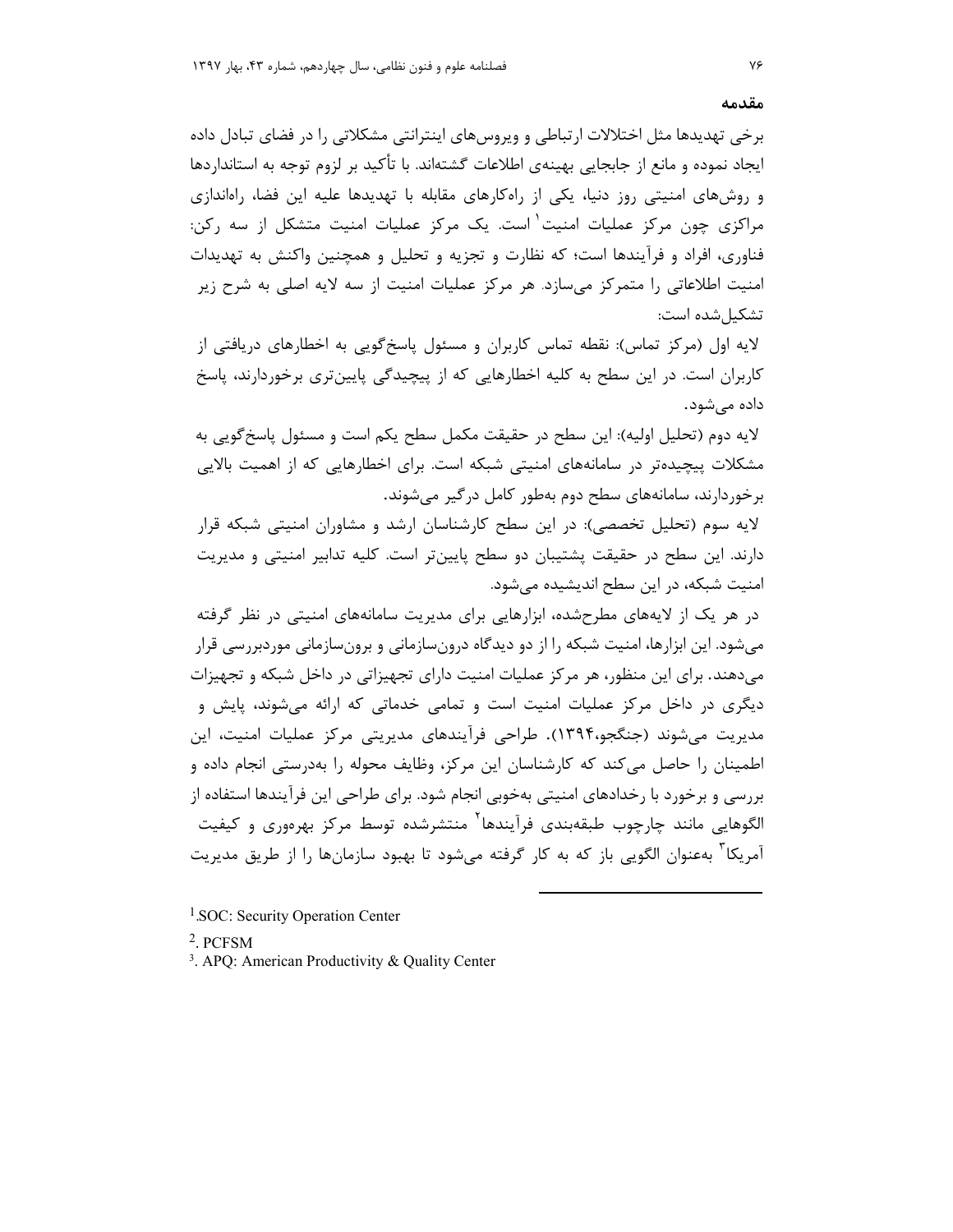فرآيندها و الگوبرداري از بهترينها صرفنظر از صنعت، اندازه و موقعيت جغرافيايي آن تسهيل نماید، راهگشا خواهد بود (جعفری و همکاران (مترجم)، ۱۳۹۳).

با نگرش به اینکه هدف حملهکنندگان، تحتالشعاع قرار دادن یک یا چند ضلع از اضلاع مثلث امنیت، شامل: محرمانگی'، صحت<sup>۲</sup> و دسترسپذیری<sup>۳</sup> است و با توجه به اینکه روشها و فناوریهای مورداستفاده در حمله به زیرساختهای دادهای، روزبهروز پیچیدهتر می شوند، طراحی و پیادهسازی یک مرکز عملیات امنیت کارا، میتواند تا حد قابل قبولی، آسودگی خاطر را برای فرماندهان و مدیران فناوری اطلاعات و ارتباطات، در حوزه امنیت به ارمغان آورد. ایجاد مرکز عملیات امنیت بهمنظور تحلیل و پایش مستمر تهدیدها و مقابله با حملهها به زیرساختهای دادهای ج.ا.ایران می تواند متضمن پایداری سامانههای مأموریتی و عملیاتی و افزایش سطح امنیت و دسترس پذیری سامانههای حیاتی سازمانهای دولتی و نظامی شود. در معماری و طراحی ساختار این مرکز، توجه به طراحی و پیادهسازی فرآیندهای مدیریتی می تواند نقش بسزایی در شکل گیری این مرکز حیاتی ایفا کند.

## معرفی مرکز عملیات امنیت

با توجه به هدف تحقیق، سعی شده است که در خصوص طراحی مرکز عملیات امنیت، با نگرش به رویکرد فرآیندی و دیدگاه فرآیند گرایی و بر اساس چارچوبهای طبقهبندی فرآیند و استانداردهای طراحی فرآیند و بهبود فرآیند، ابعاد فرآیندی این مرکز، موردتوجه قرارگرفته و مؤلفهها و عوامل تأثیر گذار بر طراحی فرآیند مدیریتی مرکز، شناسایی و معرفی شوند. مرکز عملیات امنیت واحدی متمرکز برای رسیدگی به حوادث امنیتی، کشف و اولویتدهی حوادث، تشخیص و واکنش سریع در برابر حوادث، مدیریت و مانیتورینگ زوایای امنیتی سازمان و تعیین سطح ریسک و داراییها می باشد. این مرکز از طریق یک کنسول مرکزی وضعیت آنچه را که در حال حاضر در شبکه در حال اتفاق است را نشان می دهد و تمامی زوایای امنیتی را بهصورت بلادرنگ از یک نقطه مرکزی مدیریت و مانیتور می کند و راهکارهای مناسبی را متناسب با هر رویداد، اجرا یا پیشنهاد می نماید. سامانههایی که در مرکز عملیات امنیت جهت مدیریت امنیت شبکه نصب و راهاندازی می گردند، دارای مکانیسمهای بررسی تجهیزات شبکه بهصورت خودکار میباشند. تجهیزاتی که توسط این سیستم موردبررسی قرار

'. Confidentiality <sup>r</sup>. Integrity

". Availability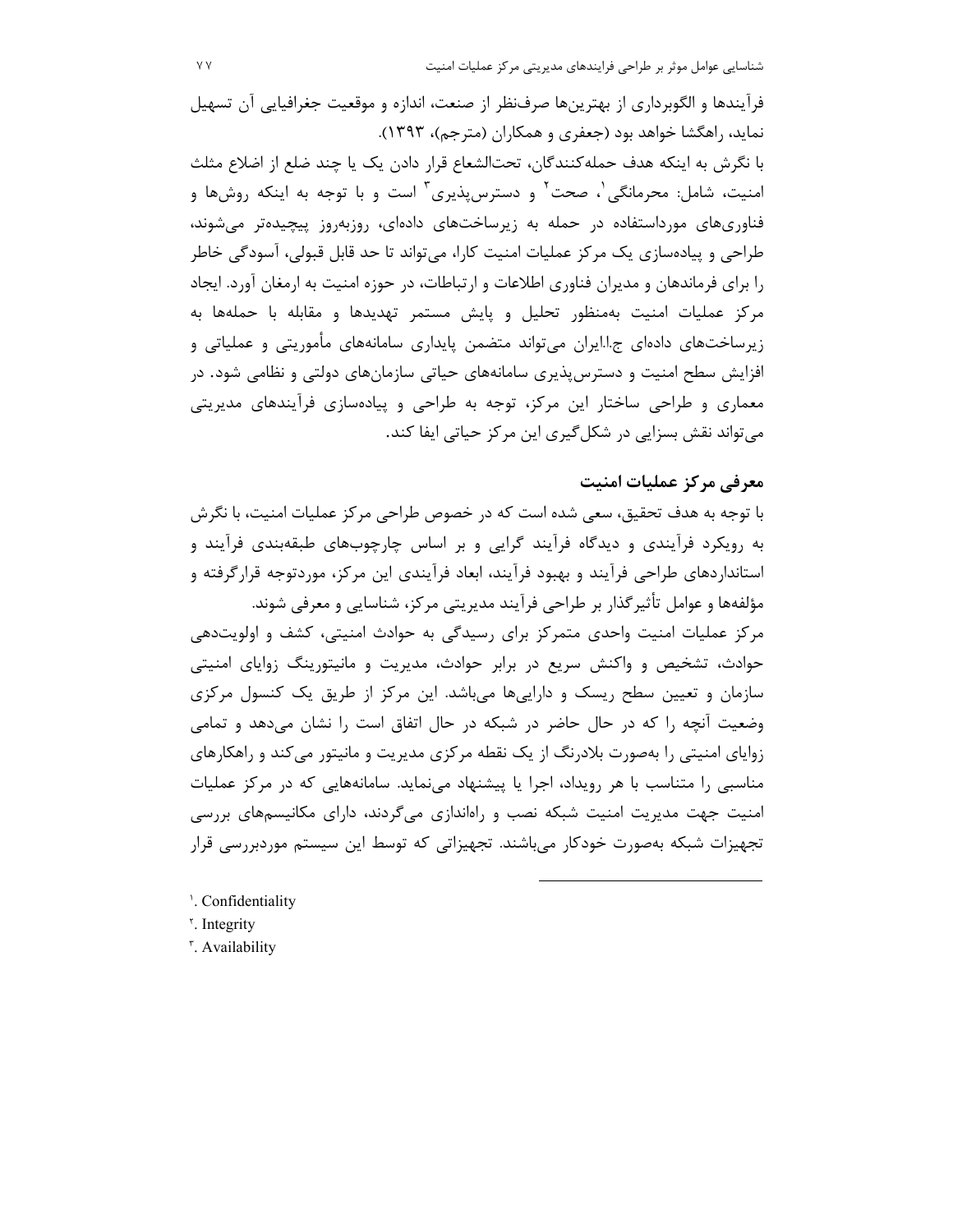میگیرند، محدود به سامانههای امنیتی نیستند، بلکه کلیه تجهیزات زیرساختی شبکه نیز توسط این سیستم مدیریت امنیت یکپارچه موردبررسی قرار می گیرند. این مرکز در حقیقت الگوهای ترافیکی ارسالی از کلیه تجهیزات شبکه ازجمله سرورها، مسیریابها، دیواره آتشها و سامانههای امنیتی فیزیکی را موردبررسی قرار داده و هرکدام از آنها که توان ایجاد یک ریسک امنیتی را دارند مشخص می سازد و راه نفوذ به آن سیستم را می بندد. هر الگوی ترافیکی غیرعادی مشاهدهشده، توسط زیرسیستمهای آنالیز کننده موردبررسی قرار میگیرد و متناسب با نوع خطای تشخیص دادهشده، اخطارهای لازم در شبکه برای هر یک از تجهیزات مربوطه ارسال می گردد.

#### دلایل نیاز به مرکز عملیات امنیت

باوجود تجهیزات و نرمافزارهای امنیتی مانند دیواره آتش۵ما، سامانههای تشخیص نفوذ و آنتی ویروس ها بازهم نیاز به مرکزی یکپارچه که تمام فعالیتهای امنیتی یک سازمان را مدیریت کند، دیده میشود. مشکلاتی که این تجهیزات و نرمافزارها میتوانند در حین فعالیت خود داشته باشند شامل موارد ذیل میباشد: • امکان حمله به تجهیزات و نرمافزارهای امنیتی مورداستفاده در سازمان • تأخیر در گرفتن رویدادهای جدید از تجهیزات و نرمافزارهای امنیتی مورداستفاده در سازمان • عدم یکپارچگی رویدادها و تحلیل و پاسخدهی مناسب • تولید رویدادهای بسیار زیاد که تحلیل آنها برای نیروی انسانی امکان پذیر نیست. • پیچیدگی بعضی حملات سایبری که درک مراحل مختلف آنها برای نیروی انسانی امكان يذير نيست.

# اهداف پیادهسازی مرکز عملیات امنیت • برخورد مناسب و مؤثر با رویدادهای امنیتی و تأمین امنیت شبکه در مقابل تهدیدهای احتمالی در درون و بیرون سازمان • ارتقاء امنیت و پایداری دادهها و خدمات بهوسیله حفاظت از زیرساختهای اطلاعاتی، ترافیک، سرویسها و دادههای مشتریان • کاهش زمان اختلال در ارائه خدمات به مشتری • بهبود و تسریع در پاسخها و واکنشها امنیتی

• بھبود کارایے شبکه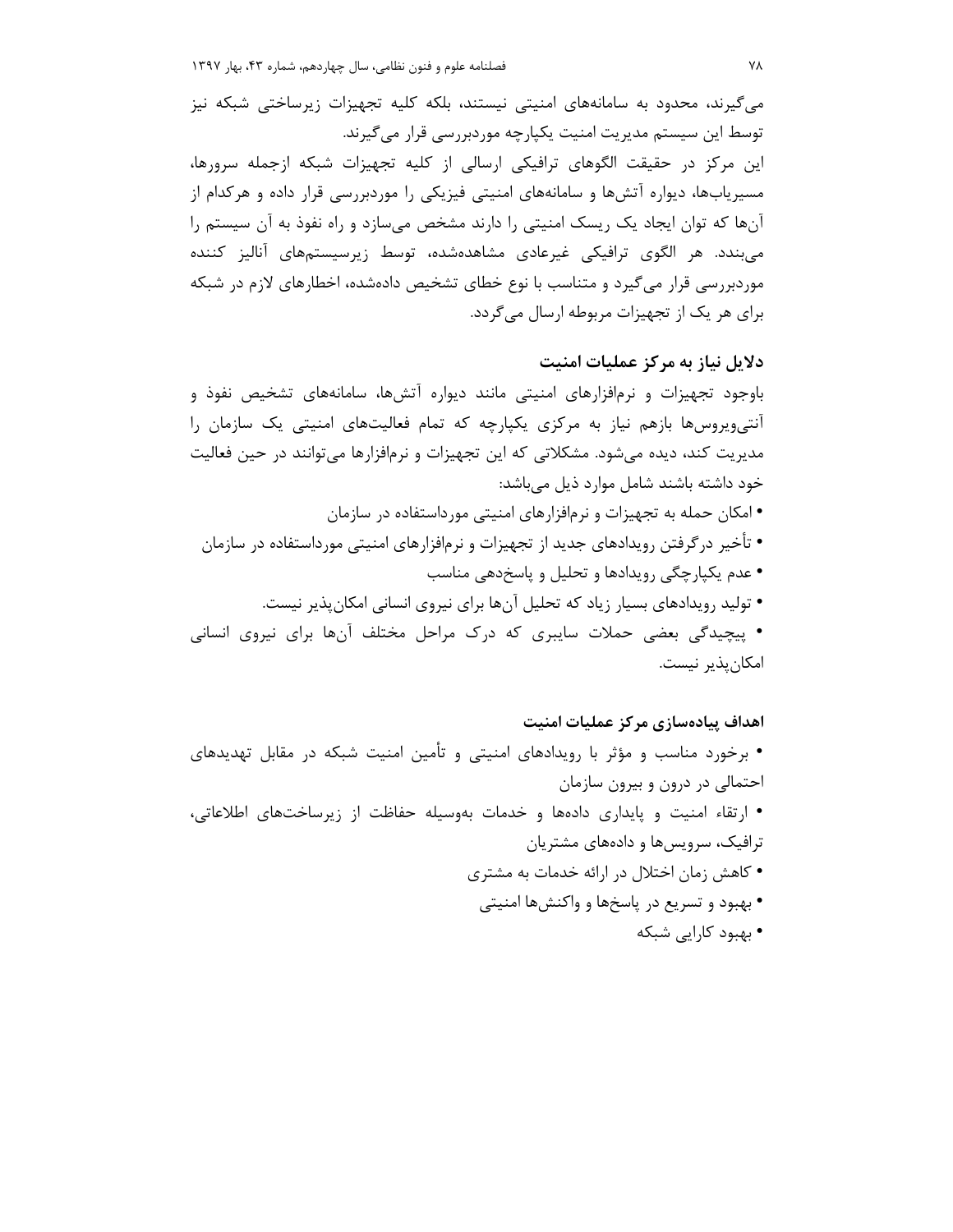• کاهش هزینههای ناشی از تهدیدها و حملات امنیتی (همان)

ویژگیهای ساختاری در طراحی مرکز عملیات امنیت مرکز عملیات امنیت باید ویژگیهای عمومی زیر را داشته باشد: ● مقیاس پذیری: مرکز عملیات امنیت باید به نحوی طراحی گردد که با افزایش میزان ترافیک و رخدادهای تولیدی، بتواند با کارایی بالا وظیفه خود را انجام دهد.

● ماژولار بودن: منابع جمعآوری رخدادها در یک مرکز عملیات امنیت در دورههای زمانی مختلف دچار تغییر و تحول میگردند. پس مرکز باید به نحوی طراحی شود که بهراحتی بتوان منابع و الگوریتمهای تحلیل و همبستگی جدید را به سامانه اضافه کرد و یا تغییر داد. بهطور کلی باید طراحی ماژولار در کلیه بخشها و زیرسامانههای مرکز عملیات امنیت موردتوجه قرار گیرد.

● کارایی بالا: مرکز عملیات امنیت باید تمام اجزای شبکه شامل کلیه کارگزارها، نرمافزارها، تجهیزات و ترافیک شبکه را رصد و همچنین الگوریتمهای تحلیل، همبستگی و همچنین اطلاعات مربوط به آسیبپذیریها، الگوی حملات، سیاستهای امنیتی و وضعیت سامانه را بەروز كند.

● امنیت: ازآنجاکه هدف مرکز عملیات امنیت تأمین و تضمین امنیت و پایداری داده و خدمات است، پیادهسازی آن نباید خود منجر به بروز مخاطرات امنیتی جدید در بستر اطلاعاتی گردد. با توجه به دسترسی این مرکز به کلیه تجهیزات امنیتی، ترافیک و سیاستهای شبکه و اجزای آن، استفاده از دانش و سامانههای بومی و مطمئن در طراحی و پیادهسازی آن در زیرساختهای کشور از اهمیت قابل توجهی برخوردار است (مردانی، ۱۳۹۴).

الزامهای مهم در طراحی و پیادهسازی مرکز عملیات امنیت

- جمعآوری رخدادها از منابع مختلف باید از طریق کانالهای امن صورت گیرد.
- حتىالمقدور بايد از نصب عاملها بر روى سامانهها جهت جمعآورى رخدادها اجتناب كرد. چراکه خود عاملها می توانند باعث به وجود آمدن شکافهای امنیتی در سامانه گردند.
- نگهداری رخدادها، رویدادها، پیکربندی سامانهها، سیاستهای امنیتی و دسترسی به آنها بايد كاملاً امن باشد.
- دسترسی کاربران به پورتال باید بر اساس نقش آنها بوده و تمامی فعالیتهای انجامگرفته توسط هر کاربری باید ثبت گردد.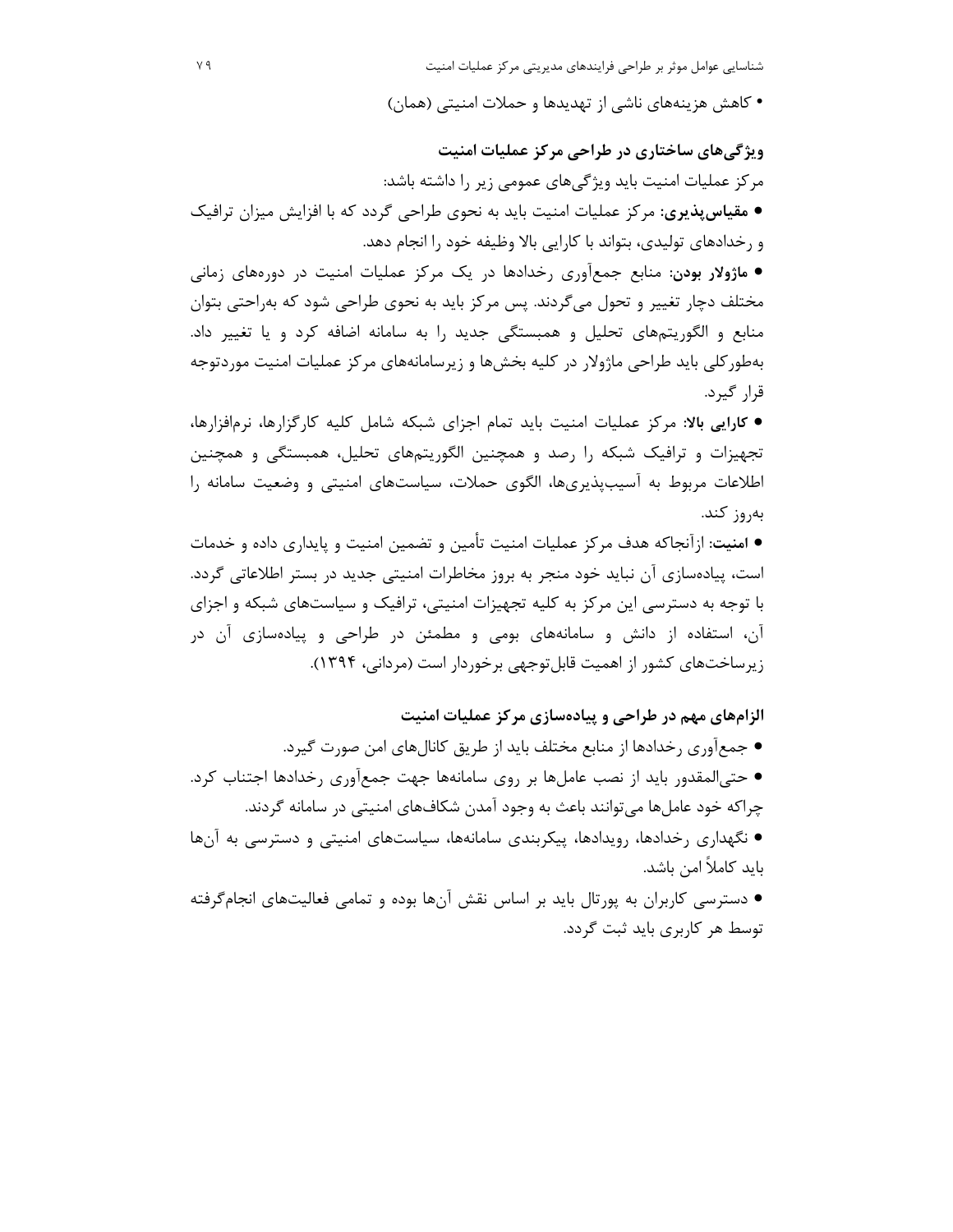● ارتباط با گروههای واکنش هماهنگ رویدادهای رایانهای از دیگر ویژگیهای حائز اهمیت، ارتباط و همبستگی مرکز عملیات امنیت و مراکز امداد و نجات رایانهای و گروههای واکنش هماهنگ رویدادهای رایانهای است. بهگونهای که مراکز عملیات امنیت جهت بهروزرسانی و جامع کردن پایگاه دانش خود از خروجی های حاصل از اقدامات مراکز امداد و نجات رایانهای استفاده می کنند (همان، ٣٣٩).

# بخشهای اصلی مرکز عملیات امنیت

• توليدكننده وقايع ٰ: اين ماژول، شامل تمامي تجهيزات امنيتي بهصورت سختافزاري و نرمافزاری می باشد که در بخشهای مختلف شبکه قرارگرفتهاند و وقایع امنیتی را شناسایی و براي تجهيزات مربوط به ماژول جمع كننده وقايع ارسال مينمايند.

• جمع كننده وقايع ٌ: اين ماژول، شامل تجهيزاتي است كه مسئول دريافت وقايع از تجهيزات داخل شبكه يا توليدكنندههاى وقايع مىباشند. تمامى وقايع براى جمع كننده وقايع ارسالشده و بعد از دستهبندي وقايع، آنها را براي ماژولهاي ديگر ارسال ميكنند.

• پایگاه داده وقایع ؒ: این ماژول شامل پایگاه دادههایی میباشد که بعد از دریافت اطلاعات از جمع كننده وقايع، آنها را ذخيره كرده و در اختيار ماژول هاي ديگر قرار مي دهد.

• تحليلگر وقايع ٔ: اين ماژول شامل تجهيزاتي ميباشد كه بعد از ثبت وقايع در پايگاه داده، آنها را آنالیز و بررسی کرده و نتیجه آن را در اختیار ماژولهای دیگر قرار میدهد. این تحلیل میتواند منجر به شناسایی رخداد در شبکه شده که با ارائه آن به ماژول واکنشدهنده از بروز , خداد جلوگیری نماید.

• واكنشدهنده وقايع ْ: اين ماژول در صورت تشخيص رخداد توسط تحليلگر وقايع، مي¤واند به تجهیزات امنیتی فرمان داده و از عبور ترافیک مخرب در شبکه جلوگیری نماید. • گزارش دهنده وقایع`: این ماژول بهمنظور ارائه گزارش رخدادهای صورت گرفته در شبکه به مدیران شبکه و یا اپراتورهای بخش مرکز عملیات امنیت میباشد. اطلاعات رخدادها توسط ماژول تحلیلگر، شناسایی گشته و توسط ماژول گزارش، اعلام خواهند شد.

 $\overline{a}$ 

1 -Event Generator

<sup>r</sup>-Event Collector

<sup>r</sup>-Event Database

4 -Event Analysis

<sup> $\triangle$ </sup> -Event Reaction

<sup>6</sup> -Event Reporting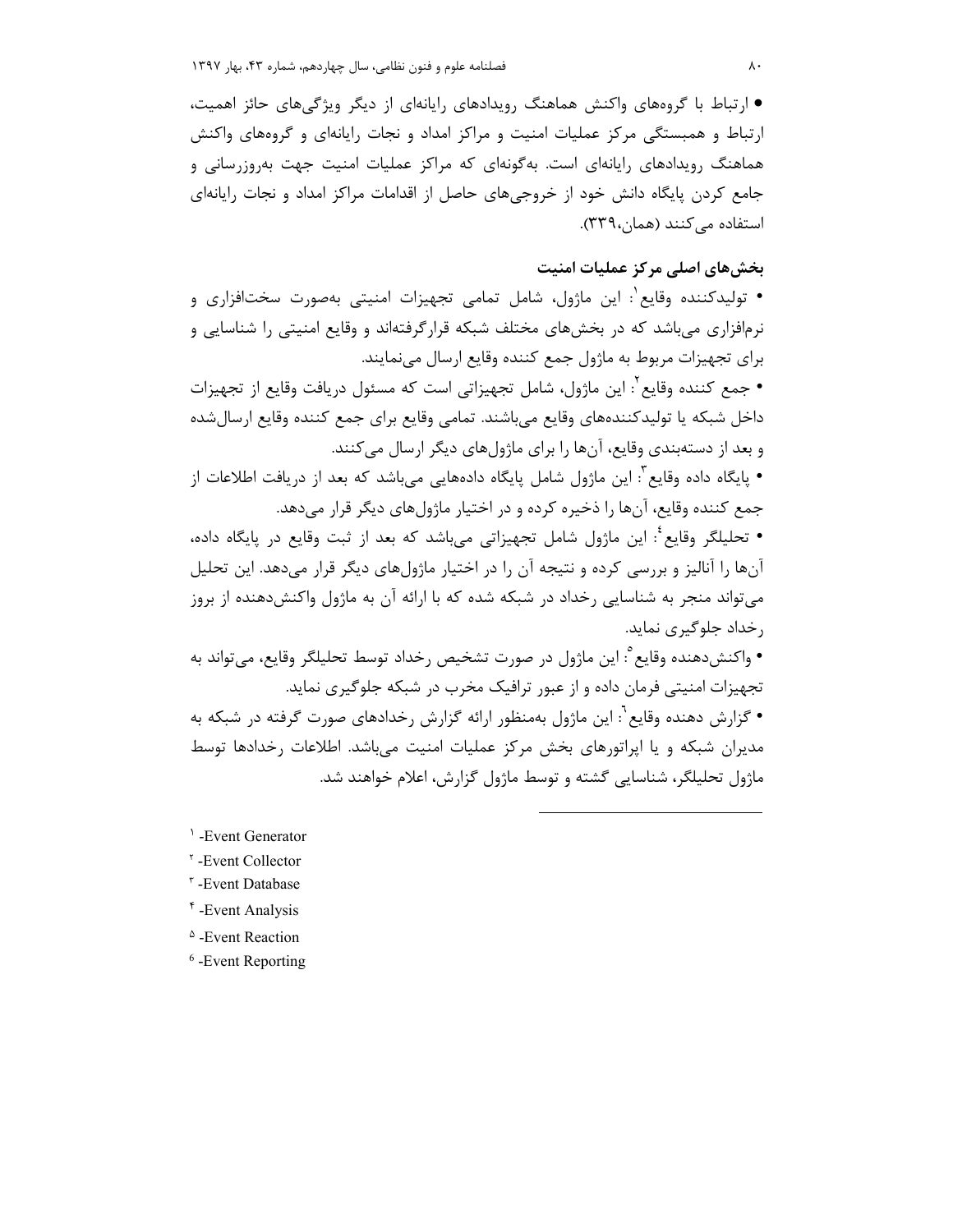

فرآيند

فرآیندها، نمونهای از سامانههای بسته هستند که در راستای نیل به هدف، تغییریافته و دگرگونشده و برای خود تقویتی و خود اصلاحی از بازخوردها بهره میگیرند. در نظر گرفتن کل یک فرآیند یا چگونگی تناسب یک فرآیند با فرآیندهای دیگر، اهمیت زیادی دارد (شا<sub>رن</sub>، ۱۳۹۰).



شکل (۲) چرخه فر آیند (شارن،۱۳۹۰)

تعریف فرآیند، توصیفکننده اقدامات، وابستگیها و توالی است. فرآیندها دارای ویژگیهای زیر هستند:

● قابلیت اندازهگیری: میتوان فرآیندها را با روش مناسبی اندازهگیری نمود. این اقدام یک فرأيند عملگراست. مديران، خواهان ارزيابي هزينه، كيفيت و ساير متغيرها هستند، درحالی که افراد حرفهای اغلب به دنبال اندازهگیری بهرهوری و مدتزمان انجام فرآیندها هستند.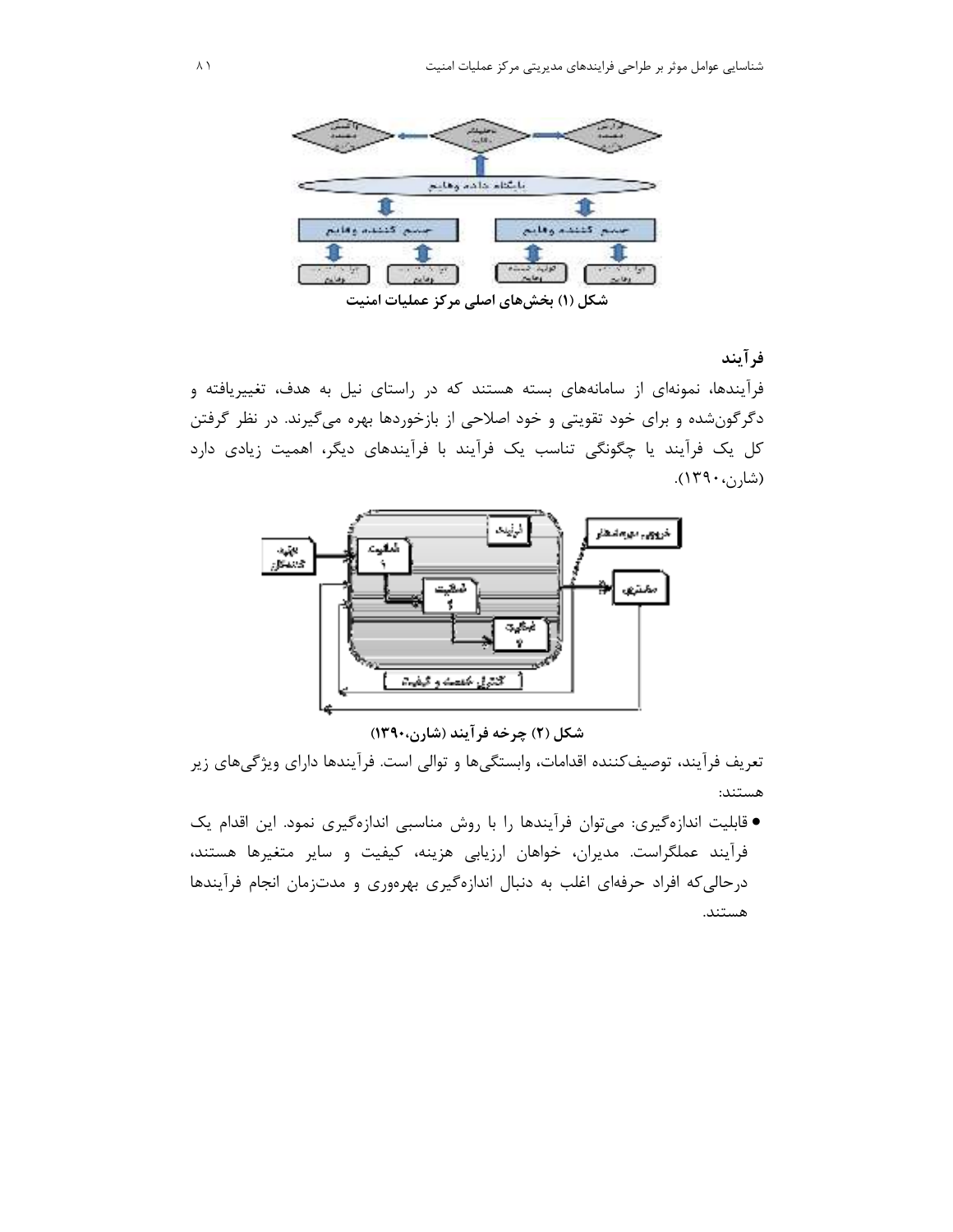● نتايج خاص: دليل وجودي يک فرآيند، تحويل نتايجي خاص است. اين نتايج، بايستي بهصورت مجزا، قابلشناسایی و شمارش باشند. درحالی که می توانیم تغییرات را شمارش کنیم، شمارش تعداد تغییرات تکمیل شده از طریق میز خدمات غیرممکن است. ● مشتریان: هر فرآیند، نتایج اولیه خود را به مشتریان یا ذینفعان ارائه میدهد. مشتریان ممکن است در داخل یا خارج سازمان باشند اما فرآیندها باید انتظارات آنها را برآورده سازند. ● پاسخ به یک حادثه خاص: درحالی که ممکن است یک فرآیند در حال انجام و یا بهصورت تعاملی باشد، بایستی از طریق یک محرک خاص، قابل دیابی باشد. معمولاً کارکردها، فرآیندها، نقشها و فعالیتها با یکدیگر ادغام می،شوند. کارکردها و فرآیندها نيز معمولاً با يكديگر اشتباه گرفته ميشوند (همان).

#### انواع فرآيندها

فر آیندهای اصلی: فرآیندی است که فلسفه وجودی واحد مربوطه را تشکیل داده و در ارتباط مستقیم با مشتری نهایی قرار دارد. به گامهای اصلی فرآیندهای اصلی، فرآیند فرعی گفته می شود.

فرآيندهاي پشتيباني: فرآیندی است که بهطور غیرمستقیم و با تأمین منابع مورد نیاز فرآیندهای اصلی در جهت تأمین نیازها و انتظارات مشتریهای نهایی عمل می کند. فر آیندهای مدیریت: فرآیندهایی هستند که وظیفه هدایت و رهبری نیروی انسانی در دستیابی به اهداف سازمانی را دنبال می کنند (وزارت بهداشت، درمان و آموزش پزشکی،۱۳۸۷).

## رويكرد فرآيندي

بکار گرفتن سیستمی از مجموعه فرآیندها، در درون یک سازمان همراه با مشخص کردن ارتباطات و تعاملات این فرآیندها و مدیریت آنها برای ایجاد خروجی مطلوب، بهعنوان رویکرد فرآیندی نامیده میشود. در تمامی سازمانها، نتایج دلخواه با کارایی بهتر و اثربخشی بیشتر زمانی حاصل میشود که فعالیتها و منابع مرتبط باهم بهعنوان یک فرآیند مدیریت شوند. البته معیارهایی از جنس کارایی و اثربخشی، نمایانگر استفاده حداقل از رویکرد فرآیندی می باشد که برای تکمیل آنها بایستی معیارهای مناسبی نیز از جنس بهرهوری و سودآوری را به آن اضافه کرد. بدون تردید طراحی و پیادهسازی رویکرد فرآیندی بسیار سختتر از طراحی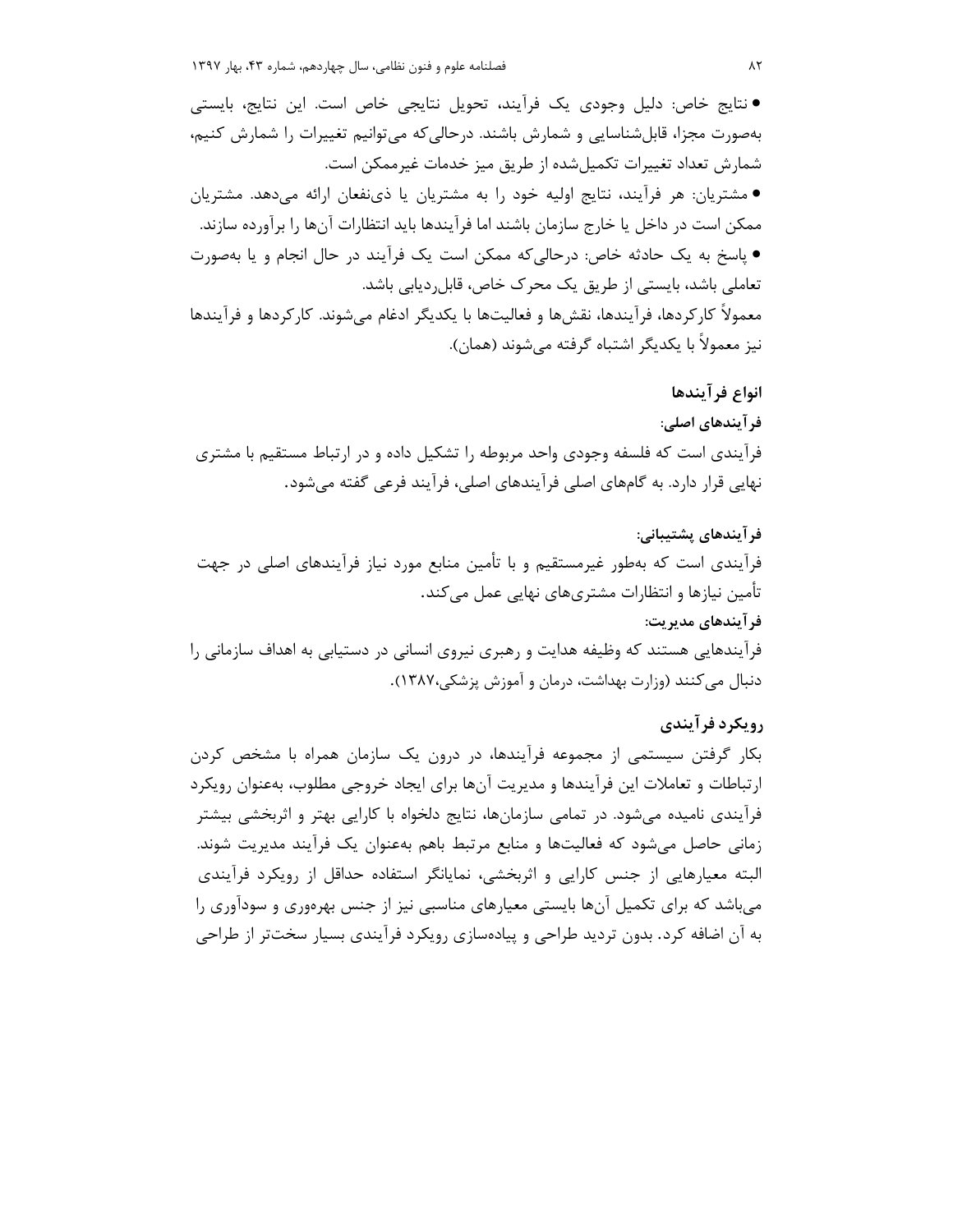و پیادهسازی رویکرد وظیفهای است. این امر حتی در اجرای اولیه رویکرد فرآیندی نیز صادق است. بیشتر سازمانها در سال اول اجرای رویکرد فرآیندی مشکلات زیادی دارند؛ اما باگذشت زمان کم کم، سازمان بهبودهای بیشتری در فرآیندهای خود به وجود می آورد. باگذشت زمان به همان نسبت نیز مهارت مدیران و کارکنان در رابطه با فرآیندها بیشتر می شود که منجر به مدیریت سادهتر و سهلتر فرآیندها میشود. بهطورکلی رویکرد فرآیندی بر اهمیت موارد زیر تأکید دارد: ۱) در نظر گرفتن فرآیند برحسب ارزشافزوده ٢) درک و برآورده کردن الزامات ۳) نائل شدن به نتایج مربوط به کارایی، اثربخشی، بهرهوری و سودآوری فرآیند ۴) بهبود مستمر فرآیندها بر پایه اندازهگیریهای مبتنی بر واقعیت (خوش دهان، ۱۳۹۰)

فعالیتهای موردنیاز جهت فرآیند گرایی

در تعریف فرآیند گرایی چنین گفته میشود که روشی است که با محور قرار دادن فرآیندهای کسب و کار و حذف فعالیتهای بدون ارزشافزوده، برای سازمان مزیت رقابتی به ارمغان میآورد. برای اینکه یک سازمان درراه فرآیندگرایی گام بردارد میبایست تمامی تلاش خود را جهت پیادهسازی موارد زیر به کار گیرد:

الف ) تشخیص فرآیندها: ابتدا باید فرآیندها را شناسایی کرده و برای آنها نام و عنوان برگزید. شناسایی و نامگذاری فرآیندها گامی بسیار حساس و بنیادین است. پارهای از سازمانها بهاشتباه، فعالیتهای وظیفهای کنونی را فرایند بهحساب می آورند.

ب) شناساندن اهميت فرآيندها به همه دستاندركاران: گام دوم شناساندن فرآيندها و اهميت آنها به همه مدیران، کارکنان و نمایندگان دور و نزدیک است بهنحویکه باید فرآیندها، نام آنها، وروديها و خروجيها و ارتباطات آنها براي همه افراد ملموس باشد.

ج) انتخاب معيار ارزيابي: براي اطمينان از كاركرد درست فرآيندها، بايد بتوان پيشرفت آنها را اندازه گرفت و در آن صورت به معیارهایی نیاز است. این معیارها می توانند برحسب ضرورت بر پایه خواسته مشتری یا بر پایه نیازهای خود سازمان مانند هزینه فرایند و به کارگیری درست منابع واقع شوند.

د ) به کار گیری مدیریت فرآیند گرا: سازمان فرایند محور بایستی همواره در بهسازی فرآیندهای خود بکوشد زیرا این رویکرد کاری پیوسته و مداوم است .بنابراین، عمده فعالیت مدیریتی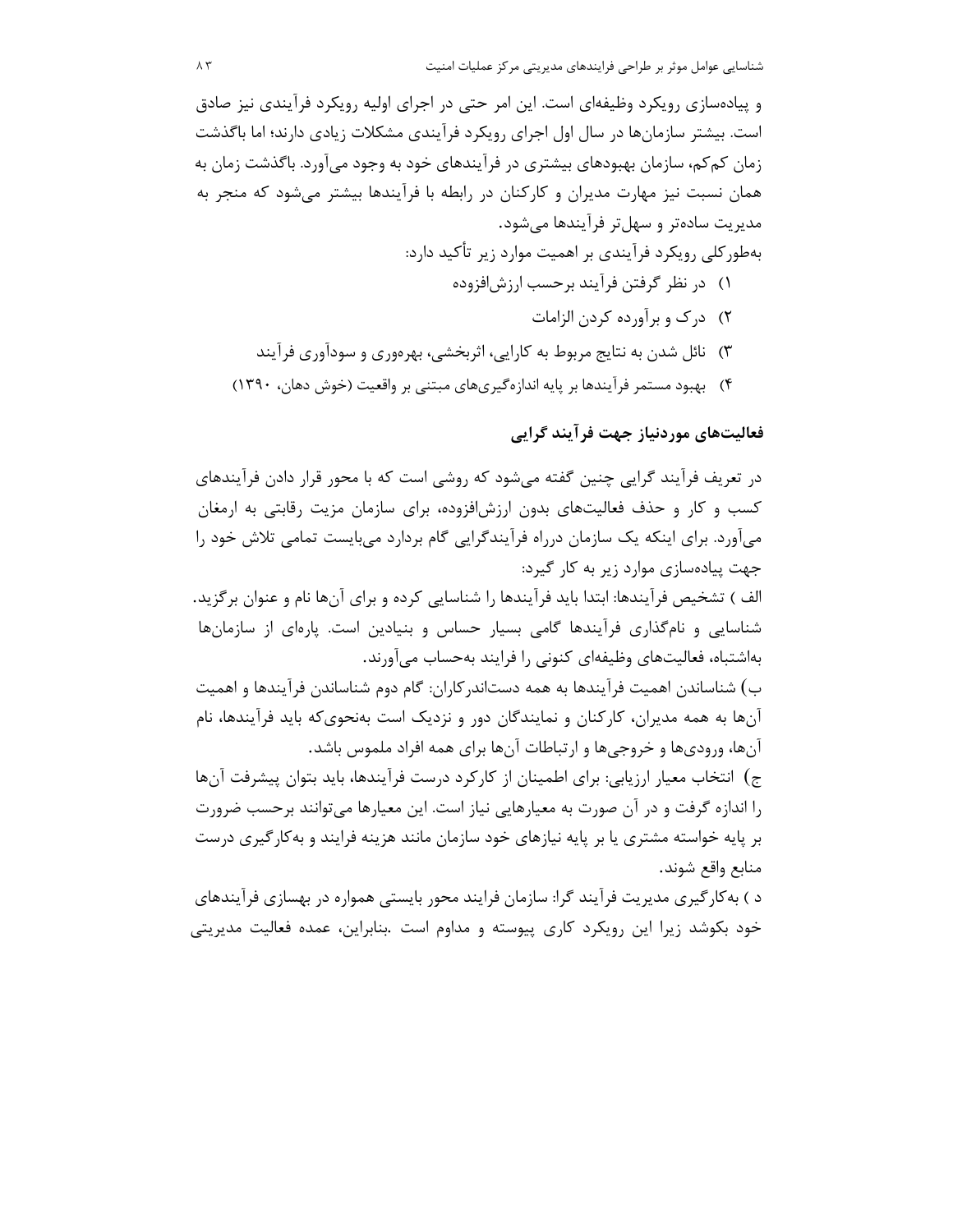این گونه سازمانها اداره و پیشبرد درست فرآیندها در بالاترین توان آنها، بهرهگیری از فرصتها در بهسازی فرآیندها و پیگیری در کاربرد فرصتها است. فرایند محوری یک طرح موقتی نبوده، بلکه راه و روشی دائمی و فراگیر است (وزارت بهداشت، درمان و آموزش یز شکے ،۱۳۸۷).

استانداردهاي مديريت خدمات فناوري اطلاعات مهمترین استانداردهایی که در مدیریت خدمات فناوری اطلاعات مورد استفاده قرار می گیرند، عبار تند از: ایزو/آی ای سے ۲۰۰۵:۰۰۰:۲۰۰۰: این استاندارد رویکرد فرآیند یکپارچه را برای اثربخشی در ارائه خدمات مدیریتشده بهمنظور دستیابی به نیازمندیهای کسب و کار و مشتری، ترویج می دهد. همچنین برای یک سازمان با وظایف اثر گذار، تعدادی فعالیت بههم پیوسته را شناسایی و مدیریت می کند. ادغام و پیادهسازی هماهنگ شده فرآیندهای مدیریت خدمات، کنترل مداوم، کارایی و فرصتهایی بیشتر را برای بهبود مستمر فراهم می کند. ایزو/آی ای سی ۱۵۵۰۴: چارچوبی برای ارزیابی قابلیت فرآیند است که می¤واند توسط سازمانها و در زمینههایی مانند برنامه یزی، مدیریت، نظارت، کنترل و بهبود، یادگیری، تدارک و توسعه، عملیاتی سازی، تکامل و یشتیبانی از محصولات و خدمات مورد استفاده قرار گیرد.

این استاندارد برای استفاده توسط ارزیابان در فرآیند ارزیابی عملکرد و نیز توسط سازمانها در توسعه مدلهای مرجع فرآیندی، مدلهای ارزیابی فرآیند و فرآیندهای ارزیابی فرآیند، در نظر گرفته شده است (شارن، ۱۳۹۱).

چارچوبهای فر آیندی و بهبود مستمر خدمات کتابخانه زیرساخت فناوری اطلاعات<sup>۱</sup> در سال ۱۹۸۹ ایجاد گردیده و به تفصیل راهنماییهایی را در مورد ساختار، ادغام و بهبود در فرآیندها و خدمات فناوری اطلاعات فراهم نموده است که البته به روز رسانی و اصلاح گردیده است و توسط دفتر بلزر گانی دولت انگلستان اداره می شود (همان۱۸۸،).

 $1.1$ TIL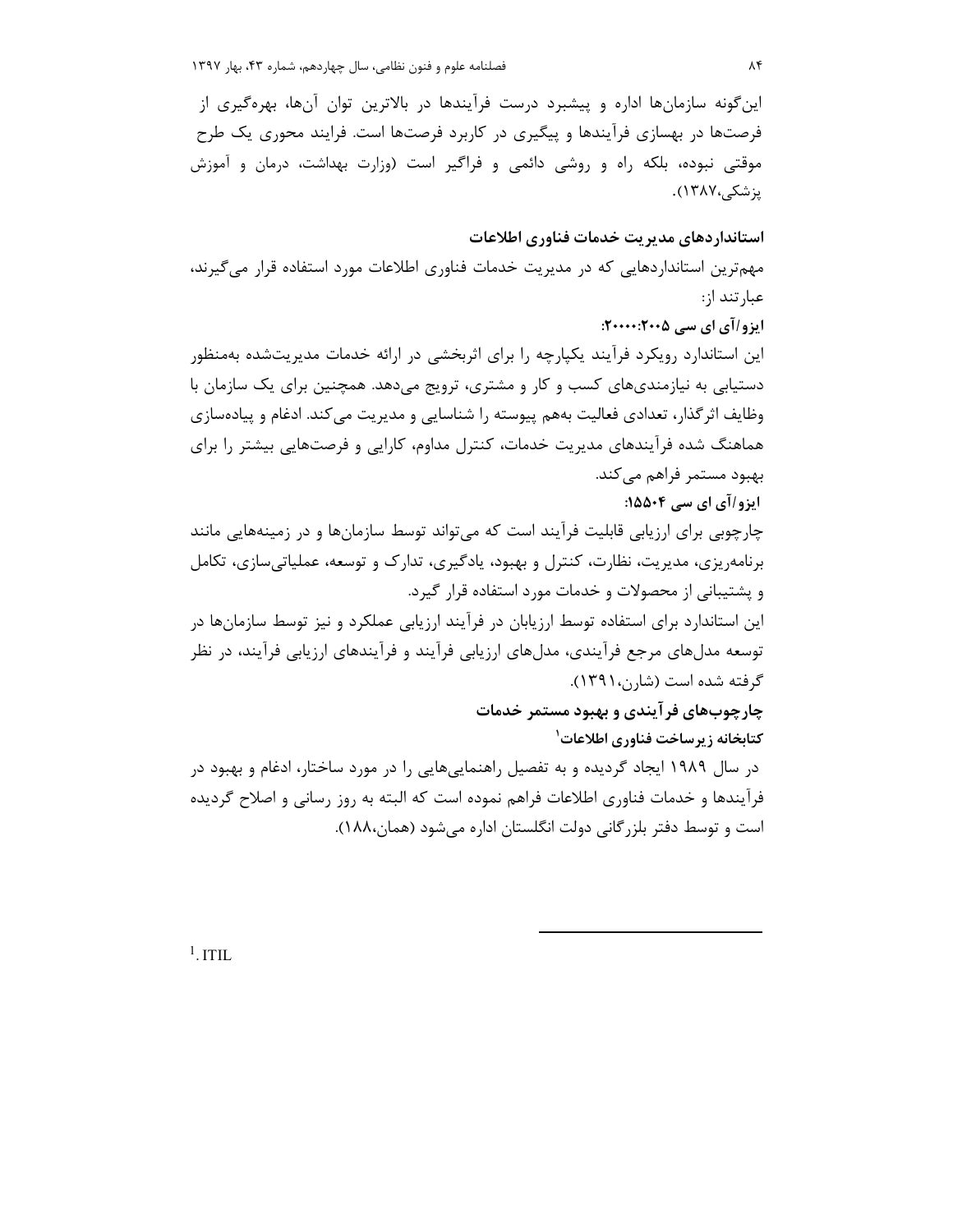کوبیت یا همان اهداف کنترلی برای اطلاعات و فناوریهای مربوطه ٰ ابتدا در سال ۱۹۹۵ بهعنوان چارچوب ممیزی برای سامانههای اطلاعاتی ایجاد گردید و پس از بلوغ، به چارچوب مدیریت فناوری اطلاعات کامل تبدیل شد. ِیپکره دانش مدیریت پروژه<sup>۲</sup> مجموعه دانش کسبشده در حرفه مدیریت پروژه است. حاوی شیوههای سنتی ثابت شده میباشد که به طور گسترده به کار می روند، همچنین شامل شیوههای ابتکاری که در این حرفه پدیدار گشتهاند و نیز موضوعات منتشر شده و منتشر نشده میباشد و بهطور مداوم در حال تحول است.

چارچوب طبقەبندى فرآيندها<sup>۳</sup>

چارچوب طبقهبندی فرآیندها منتشرشده توسط مرکز بهرهوری و کیفیت آمریکا<sup>۴</sup> طبقهبندی مشتمل بر فرآیندهای کسبوکار با کارکردهای متنوع است این طبقهبندی بر آن است که امکان مقایسه عینی عملکردهای درونسازمانی و بین سازمانی را با یک الگوی مبنا ایجاد نماید. این چارچوب توسط مرکز بهرهوری و کیفیت آمریکا و شرکتهای عضو آن توسعهیافته است و بهعنوان الگویی باز، به کار گرفته میشود تا بهبود سازمانها را از طریق مدیریت فرآیندها و الگوبرداری از بهترینها صرفنظر از صنعت، اندازه و موقعیت جغرافیایی آن تسهیل نماید چارچوب طبقهبندی فرآیندها، فرآیندهای عملیاتی و مدیریتی را در سطح سازمانی، در ۱۲ گروه یکپارچه طبقهبندی کرده است و شامل گروههای فرایندی و بیش از ۱۰۰۰ فرایند و فعالیتهای مرتبط با آن است (جعفری و همکاران (مترجم)،۱۳۹۳).

#### فر آیندهای طراحی

وجود یک مدل فرآیندی به درک ویژگیهای فرآیند کمک می کند. منظور از فرآیند، طراحی مجموعهای ساختاریافته از فعالیتها برای تأمین هدفی خاص می،باشد. این فرآیند می،تواند یک یا چند ورودی داشته باشد و آنها را به خروجیهای تعریفشده تبدیل نماید. علاوه بر این، شامل تمامی نقشها و مسئولیتها، ابزارها و کنترلهای مدیریتی لازم برای ارائه خروجیهای قابل|عتماد مے باشد. همچنین، یک فرآیند ممکن است در مواقع لزوم سیاستها، استانداردها،

- $3.$  PCFSM
- <sup>4</sup>. APQ: American Productivity & Quality Center

<sup>&</sup>lt;sup>1</sup>. COBIT: Control Objectives For Information And Related Technology

<sup>&</sup>lt;sup>2</sup>. PMBOK: Project Management Body of Knowledge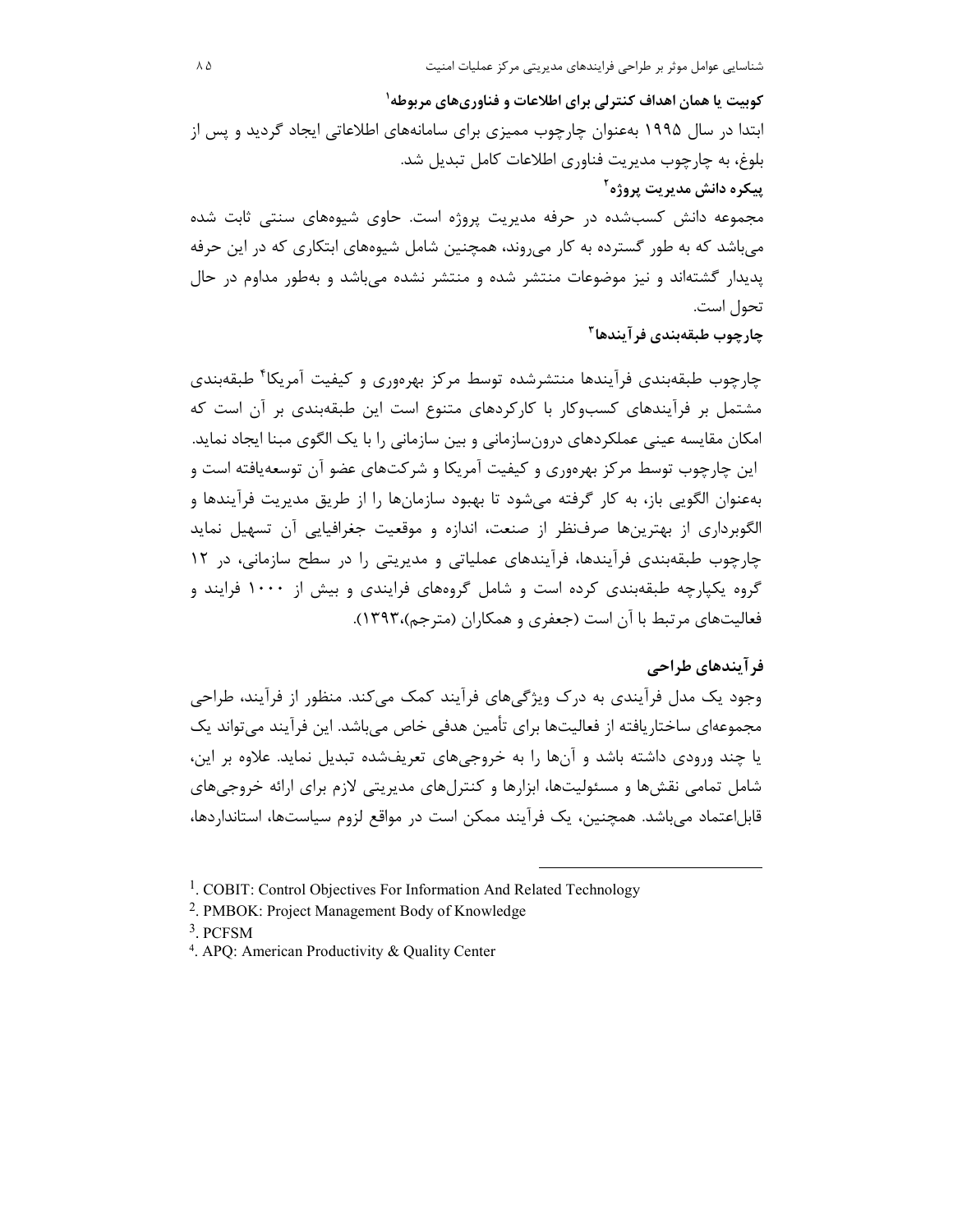خطوط راهنما، فعالیتها، فرآیندها، روشهای اجرا و دستورالعملهای کاری را تعریف یا اصلاح نمايد.



شکل (۳) چارچوب یک مدل فر آیندی (شارن،۱۳۹۰)

فعالیت برنامهریزی و تنظیم یک فرآیند، باهدف انجام آن از روشی مؤثر، کارآمد و پایدار را کنترل فرآیند می نامند. هنگامی که یک فرآیند تعریف شد، مستندسازی و کنترل آن ضرورت می یابد. فرآیند تحت کنترل، تکرارپذیر و قابل مدیریت میباشد. اجزای کلی یک فرآیند، شامل فرآیند ورود داده، پردازش آن، خروجی و نتایج اندازهگیری و بازنگری است. همیشه سازماندهی فرآیند حول محور مجموعهای از اهداف انجام میشود. خروجیهای مهم فرآیند باید توسط اهداف آن هدایتشده و همیشه شامل شاخصهای اندازهگیری فرآیند، گزارشها و بهبود فرآیند باشند. هر فرآیند باید مالکی داشته باشد که مسئولیت فرآیند و بهبود آن را به عهده گرفته و دستیابی به اهداف آن را تضمین نماید. اهداف هر فرآیند باید از منظر منافع سازمانی و بر اساس راهبرد و اهداف کسبوکار، به شکلی قابلاندازهگیری تعریف شوند.

طراحی خدمات باید در طراحی فرآیندها به مالک هر فرآیند کمک کند تا قالب استاندارد فرآیندها و یکپارچگی آنها در تمامی حوزههای سازمان تضمین شود. خروجی تولیدشده توسط یک فرآیند باید با اصول و معیارهای عملیاتی منتج از اهداف کسبوکار تطابق داشته باشد. در صورت وجود این انطباق، اثربخشی فرآیند تائید میگردد. اگر فعالیتهای لازم، با استفاده از حداقل منابع انجام شود، آنگاه می توان فرآیند را کارآمد تلقی نمود. برای تحلیل فرآیند، نتایج و شاخصهای آن باید در گزارشهای منظم مدیریتی و بهبود فرآیند لحاظ شود (شارن، ۱۳۹۰).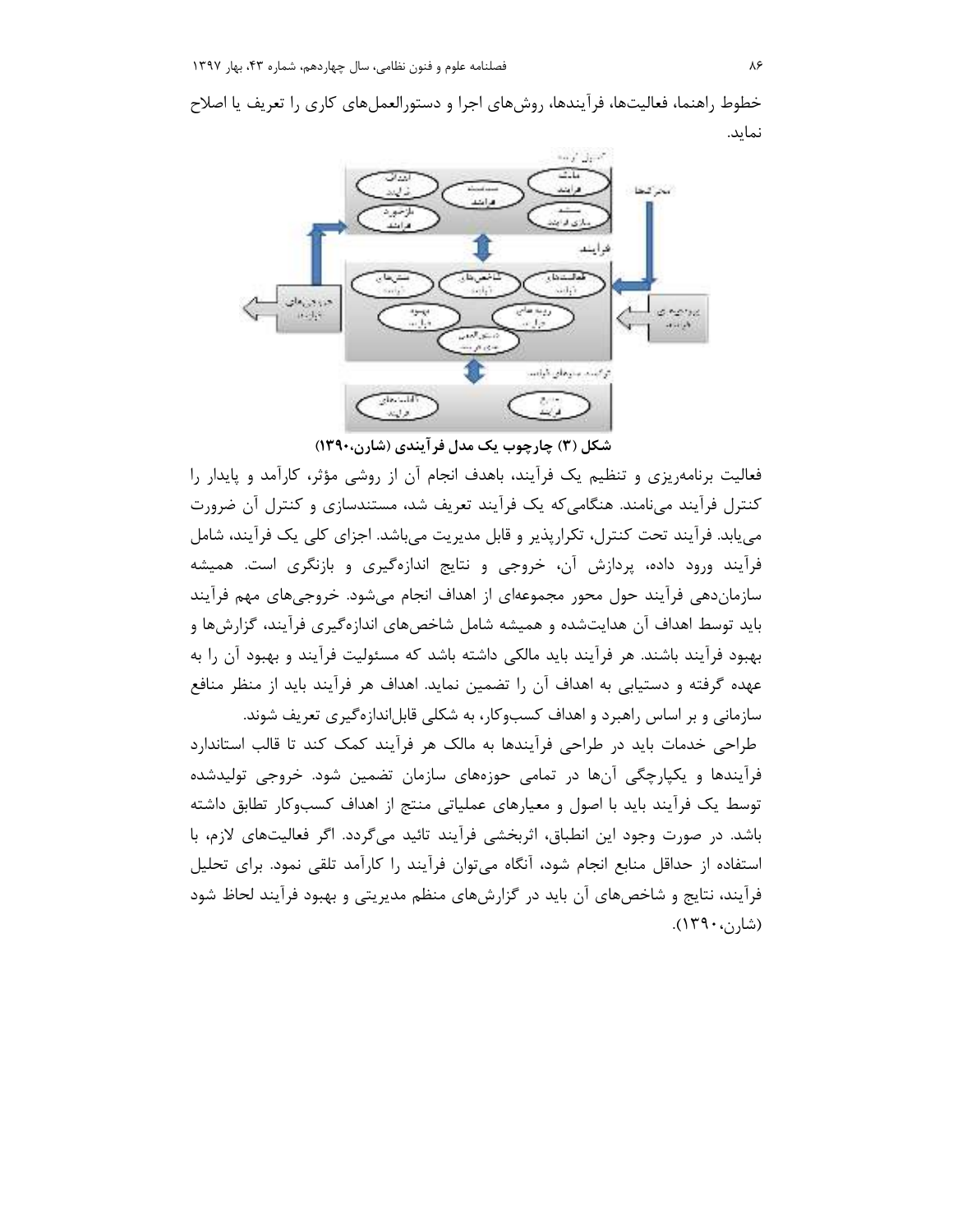فر آیندهای مرکز عملیات امنیت

تعداد فرآیندها و رویهها برای یک مرکز عملیات امنیت متناسب با زاویه دید و بر اساس موارد زير تعيين ميشود: — تعداد سرويس هاي قابل ارائه

- تعداد مشتریانی که قرار است پشتیبانی شوند — تعداد و تنوع فناوریهای بکار گرفتهشده

برای ایجاد کردن یک مرکز عملیات امنیت گسترده، ممکن است دهها و یا حتی صدها فرآیند داشته باشیم. حداقل فرآیندها و رویههای پایهای که برای نگهداری یک مرکز عملیات امنیت بکار می رود به شرح زیر است:

– فرآیند مانیتورینگ — فرآيندهاي اطلاع رساني – فرآیند سرویس دهی روزانه مرکز — رويەھاي نوبتېندى – فرآیندهای لاگ گیری از رخدادها – رویههای تولید گزارشها — , ویههای ایجاد داشبور د

تعدادی از رویهها بر پایه نوع فناوری بهکارگیری شده در مرکز سفارش سازی می شوند. برای مثال فرآیند مانیتورینگ برای سامانه مدیریت اطلاعات و رخدادهای امنیتی مک آفی بسیار متفاوت خواهد بود با فرآیند مانیتورینگ در سایر محصولات تولیدکنندگان دیگر اگرچه بسیاری از ویژگیهای این سامانهها مشترک میباشد <sup>٬</sup>. كاركنان مركز عمليات امنيت کارمند پابی برای یک مرکز می تواند خیلی مشکل باشند. در این زمینه دو سؤال ویژه مطرح است:

- چه تعداد کارمند موردنیاز است؟
- چه مهارتهایی موردنیاز است؟

 $1.$  White Paper Creating and Maintaining a SOC Copyright © 2013 McAfee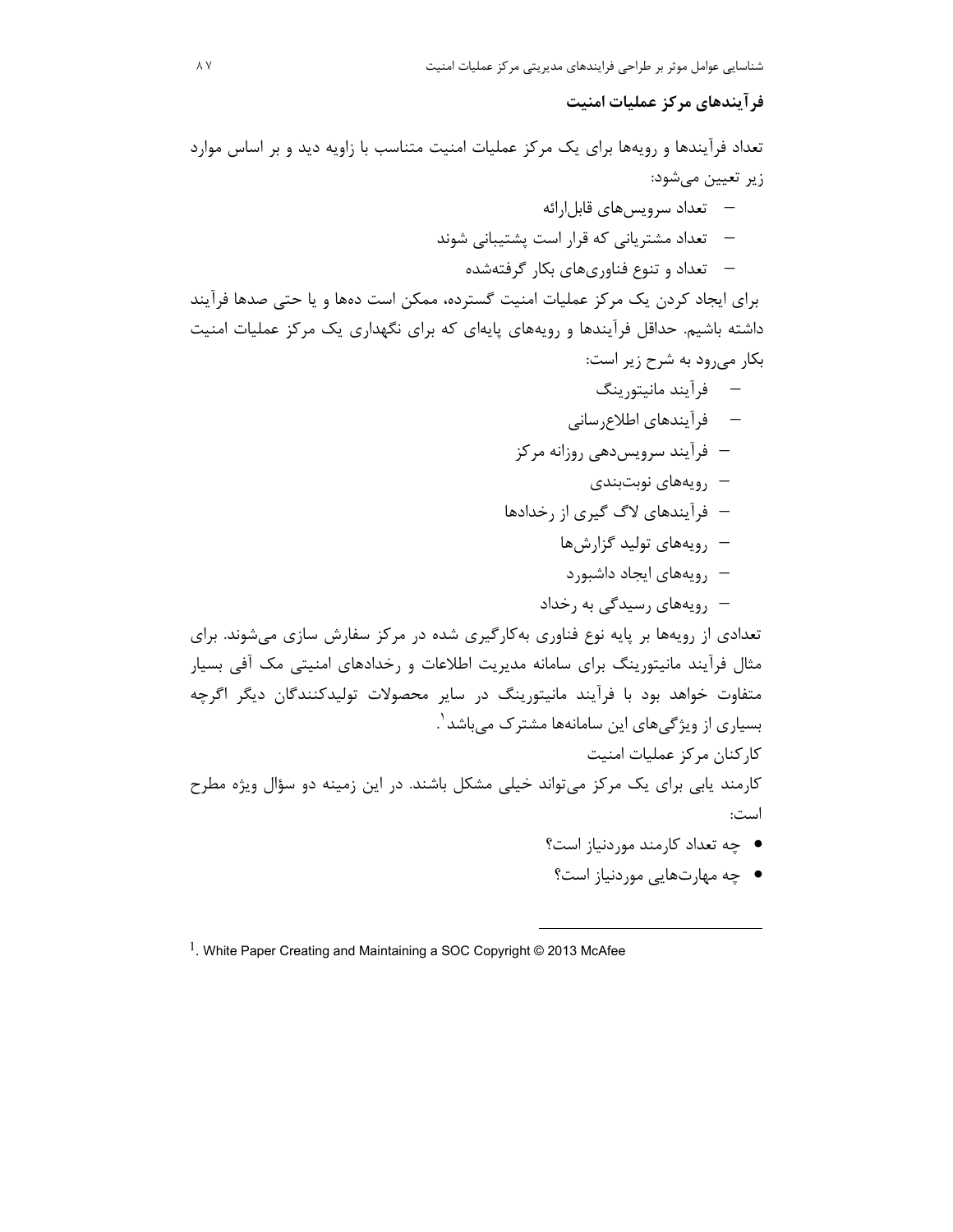تعداد کارمندان بستگی دارد به میزان ساعت کاری مرکز. اگر ساعت کاری مرکز ۲۴۰۰ باشد نه تنها باید نوبت را در نظر گرفت بلکه برای تعطیلات هم فکر کرد'.

فر آيندهاي مديريت پروژه این فرآیندها در پنج گروه به شرح زیر تحت عنوان گروههای فرآیندی مدیریت پروژه تقسیمبندی مىشوند: ● گروه فرآیندی آغازین<sup>۲</sup>: فرآیندهایی که در راستای تعریف یک پروژه جدید یا یک فاز جدید از یک پروژه موجود انجام می شود. • گروه فرآیندی برنامهریزی<sup>۳</sup>: فرآیندهای موردنیاز جهت تدوین محدودهی پروژه، اصلاح اهداف و تعریف اقدامات لازم برای دستیابی به اهداف پروژه ● گروه فرآیندی اجرا`: فرآیندهایی که در راستای تکمیل کار تعریفشده در برنامهی مدیریت پروژه برای تأمین مشخصههای پروژه انجام میشوند. ● گروه فرآیندی نظارت و کنترل°: فرآیندهایی که برای پیگیری، بازنگری و کنترل پیشرفت و عملكرد پروژه موردنيازند. ● گروه فرآیندی خاتمه<sup>٦</sup>: فرآیندهایی که جهت پایان دادن همه فعالیتها در کلیه گروههای فرآیندی انجامشده و به پروژه یا فاز خاتمه دهند (حمیدی فر،۱۳۸۹). حوزەهاي دانش مديريت پروژه استاندارد يم باک، ۹ حوزه دانشي به شرح زير براي مديريت مؤثر پروژه معرفي نموده است: ● مدیریت یکپارچگی پروژه`: مجموعه فرآیندها و فعالیتهای موردنیاز برای شناسایی، تعریف، ترکیب، جمعآوری و هماهنگی کلیه فرآیندها و فعالیتهای مدیریت پروژه، درون گروههای فرآیندی می باشد. این حوزه دارای ۶ فرآیند است. ● مدیریت محدوده یروژه^: شامل فرآیندهای موردنیاز جهت اطمینان از اینکه پروژه فقط شامل کارهای موردنیاز برای تکمیل پروژه است. این حوزه دارای ۵ فرآیند است.

<sup>1</sup>. White Paper Creating and Maintaining a SOC Copyright © 2013 McAfee

- <sup>2</sup>. Initiating Process Group
- <sup>3</sup>. Planning Process Group
- <sup>4</sup>. Executing Process Group

<sup>5</sup>. Monitoring Process Group

- <sup>6</sup>. Closing Process Group
- <sup>7</sup>. Project Integration Management
- <sup>8</sup>. Project Scope Management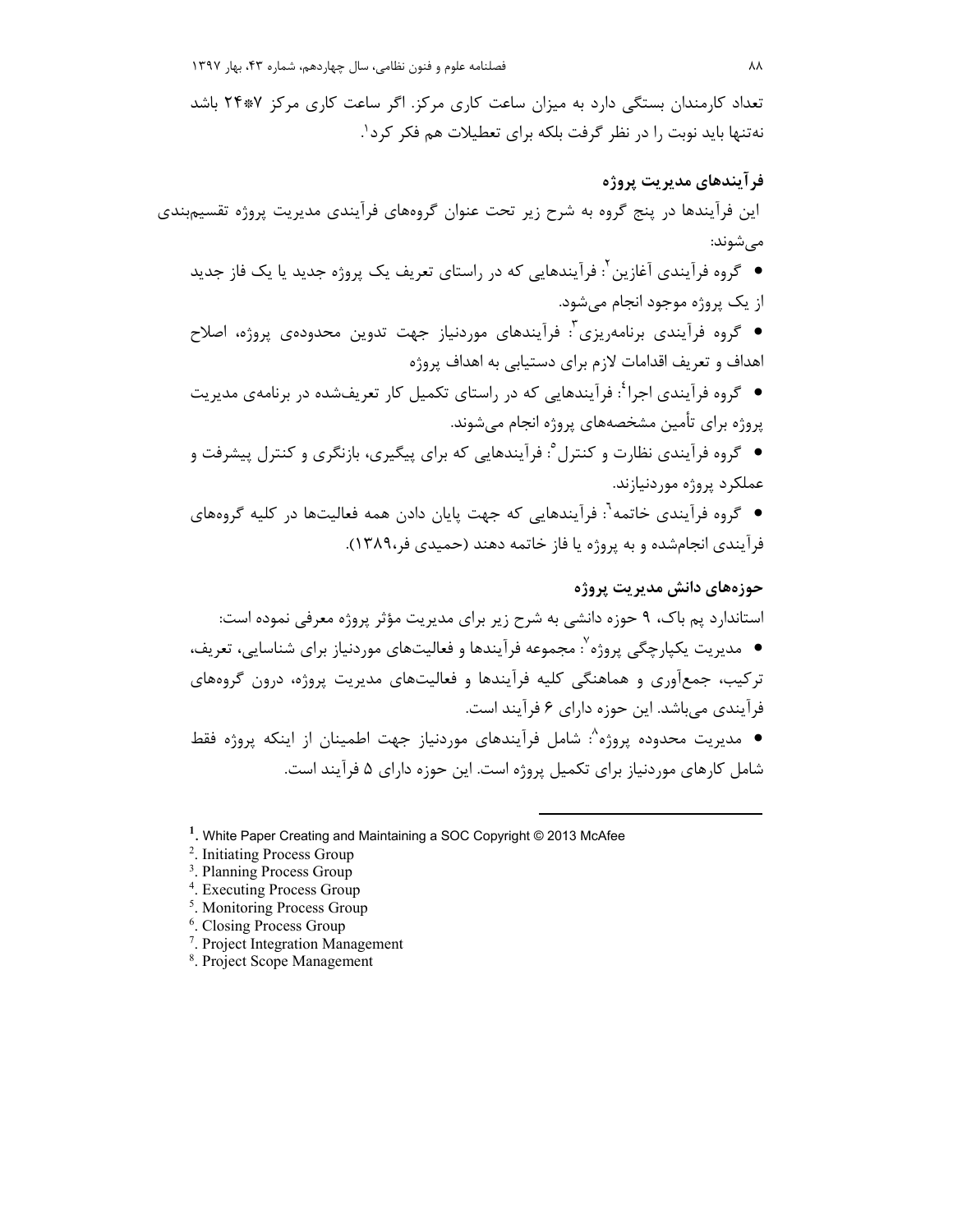شناسایی عوامل موثر بر طراحی فرایندهای مدیریتی مرکز عملیات امنیت

- مدیریت زمان پروژه`: شامل فرآیندهای موردنیاز برای مدیریت تکمیل بهموقع فعالیتهای پروژه است و شامل ۶ فرآیند است.
- مديريت هزينه پروژه': شامل فرآيندهاي مرتبط با تخمين، بودجهبندي و كنترل هزينهها است تا پروژه بتواند مصوب و تکمیل شود. این حوزه دارای ۳ فرآیند است.
- مدیریت کیفیت پروژه ؒ: شامل فرآیندهای و فعالیتهایی در سازمان اجرایی پروژه میباشد که مشخص کننده مسئولیتها، اهداف و سیاستهای کیفی هستند که رد جهت تأمین نیازهایی که پروژه آنها را برعهده گرفته است، قرار دارند. این حوزه دارای ۳ فرآیند است.
- مدیریت منابع انسانی پروژه ٔ: شامل فرآیندهای سازماندهی، مدیریت و رهبری گروه پروژه مے باشد و شامل ۴ فرآیند است.
- مدیریت ارتباطات پروژه ْ: شامل فراّیندهای موردنیاز جهت اطمینان از اینکه اطلاعات پروژه بهموقع و مناسب، تولید، جمعآوری، توزیع، ذخیره، بازیابی و درنهایت جمعبندی می شوند؛ و دارای ۵ فرآیند است.
- مدیریت مخاطره پروژه<sup>٦</sup>: شامل فرآیندهای برنامه٫پزی، شناسایی، تحلیل، برنامه٫پزی پاسخ و نظارت و کنترل ریسک پروژه میباشد؛ و دارای ۶ فرآیند است.
- مديريت تأمين يروژه<sup>٧</sup>: شامل فرآيندهاي خريد يا دريافت محصولات، خدمات يا نتايج موردنیاز از خارج از تیم پروژه بوده و شامل ۴ فرآیند است.

## $^{\wedge}$ مدبر بت تداوم فعالیت

فرآیند مدیریت استمرار فعالیت شامل کاهش مخاطره تا یک سطح قابل قبول است و برنامه٫یزی برای بازیابی فرآیندهای فعالیت درصورتی که یک اختلال برای فعالیت ٫خ دهد. این مدیریت به سازمان امکان میدهد که مخاطرههایش را شناسایی و ارزیابی کرده و ازاین و آن را قادر می سازد که درک بهتری از محیطی که در آن عمل می کند داشته باشد و تصمیم بگیرد که می خواهد با کدام خطر مقابله کند (شارن، ۱۳۹۱).

<sup>1</sup>. Project Time Management

- <sup>2</sup>. Project Cost Management
- <sup>3</sup>. Project Quality Management
- <sup>4</sup>. Project Human Resource Management
- <sup>5</sup>. Project Communication Management
- <sup>6</sup>. Project Risk Management
- <sup>7</sup>. Project Procurement Management
- <sup>8</sup>. BCM: Business continuity Management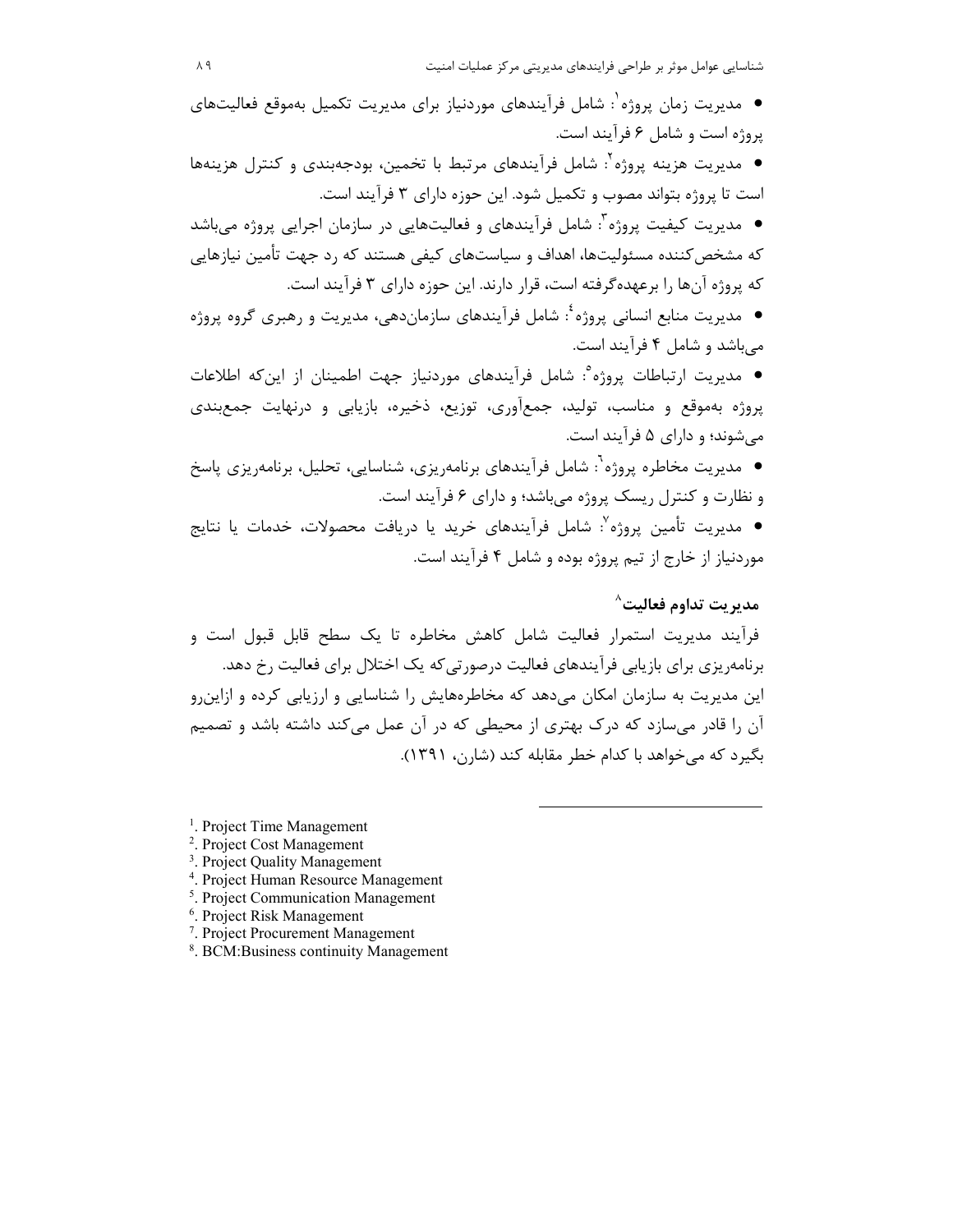دانش مخلوط سیالی از تجربیات، ارزشها، اطلاعات موجود و نگرشهای کارشناسی نظامیافته است که چارچوبی برای ارزشیابی و بهرهگیری از تجربیات و اطلاعات جدید به دست میدهد. دانش، در ذهن دانشور به وجود آمده و به کار می رود. دانش در سازمانها نهتنها در مدارک و ذخایر دانش، بلکه در رویههای کاری، فرآیندهای سازمانی، اعمال و هنجارها مجسم می شود. این تعریف، از اول مشخص میکند که دانش ساده و روشن نیست، مخلوطی از چند عامل متفاوت است؛ سیالی است که درعین حال ساختارهای مشخصی دارد و نهایت اینکه، ابهامی و شهودی است و به همین علت، بهراحتی نمیتوان آن را در قالب کلمات گنجاند و بهصورت تعریفی منطقی عرضه کرد. دانش در خود مردم وجود دارد و بخشی از پیچیدگی ندانستههای انسانی است. ما گرچه بهطور سنتی، سرمایهها را مشخص و ملموس میدانیم، امّا سرمایهی دانش را نمی توان بهراحتی تعریف کرد. درست مشابه ذره اتمی که می تواند موج یا ذره باشد، بسته به اینکه دانشمندان چگونه وجود آن را دنبال کنند. دانش به شکلهای پویا و نیز انباشته و ایستا قابل تصور است (دانیورت و پروساک، دانش، ۱۳۷۹).

دانش از اطلاعات و اطلاعات از دادهها ریشه میگیرند. تبدیل اطلاعات به دانش در عمل برعهده خود بشر است. با نگرش فراتری به این موضوع، آشکار می شود که معمولاً «دانش یایه» عامل تمایز بین داده، اطلاعات و دانش است. این یکی از دلایلی است که در محیط و فضای متکی به دانش، برخی مؤسسات یا شرکتها می توانند همچنان برتریهای اقتصادی و رقابتی خود را حفظ كنند. «كوهن» و «لونيتال» در مباحث خود، اين حقيقت را تشريح مي كنند كه گسترش دانش منوط به شور و هیجان یادگیری و دانش پیشین است؛ بهعبارتدیگر، دانش اندوخته شده عامل مؤثری در افزایش واکنش و فراگیری سهلتر مفاهیم است؛ بنابراین، دانش ترکیب سازمان یافتهای است از «دادهها» که از طریق قوانین، فرآیندها و عملکردها و تجربه حاصل آمده است؛ بهعبارتدیگر، «دانش» معنا و مفهومی است که از فکر پدید آمده است و بدون آن اطلاعات و داده تلقی می شود. تنها از طریق این مفهوم است که «اطلاعات» حیات يافته و به دانش تبديل مي شوند (Vesley & Leviathan)، 1990).

مدیریت دانش، مدیریت صریح و سامان مند دانش حیاتی و فرآیندهای مربوط به ایجاد، سازمان دهی، انتشار و استفاده و اکتشاف دانش است (Vickramasinghe, & Lubitz). مدیریت دانش، شامل همهی روشهایی است که سازمان، دارایی های دانش خود را اداره می کند که شامل چگونگی جمعآوری، ذخیرهسازی، انتقال، بهکارگیری، بهروز سازی و ایجاد دانش .(1998 Grover. R &Madhavm. R.) است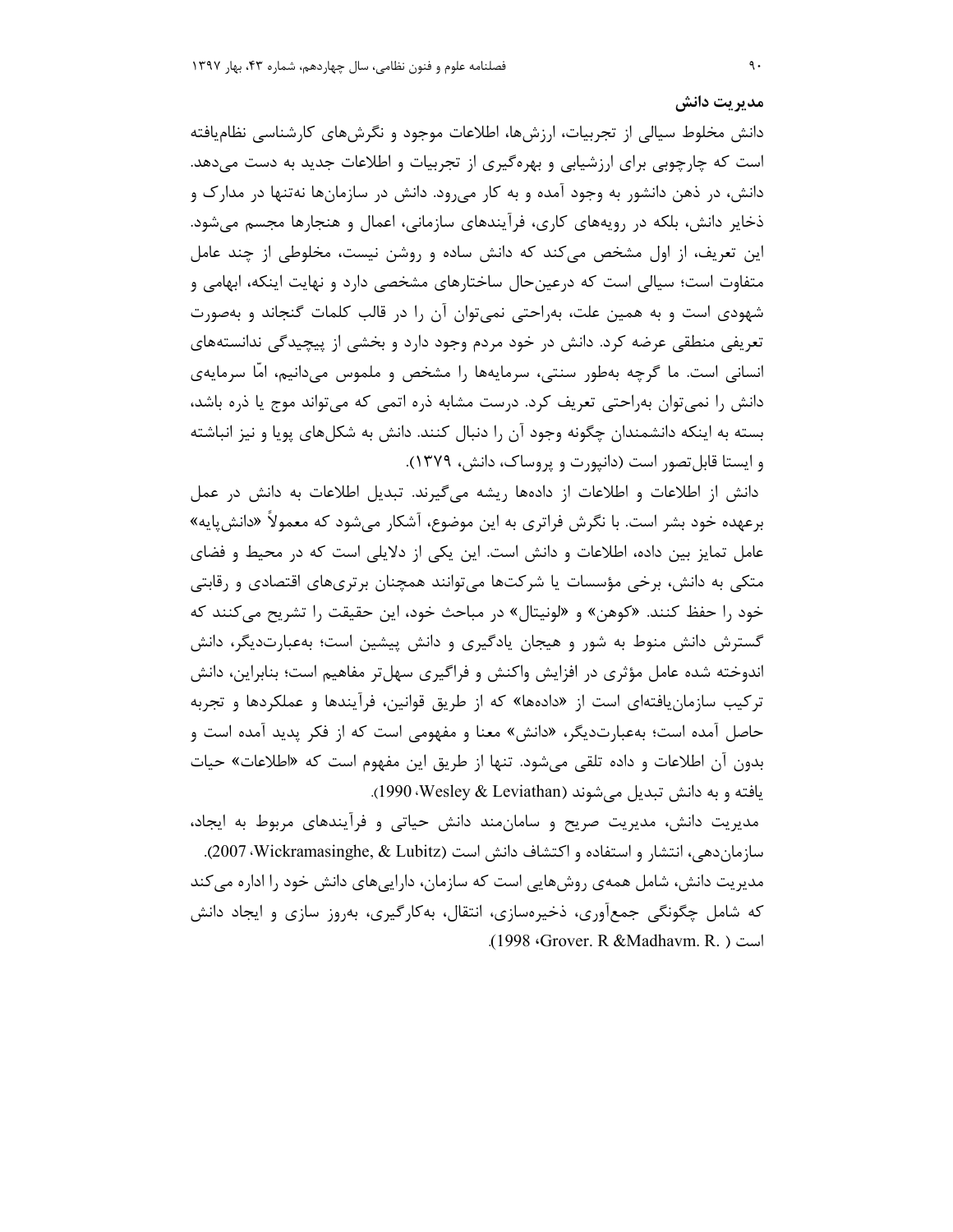مدیریت دانش در بهبود مستمر خدمات، نقش کلیدی بازی میکند. در هر مرحله از چرخه حیات خدمت، دادهها باید تحصیل دانش به تسخیر درآیند و ادراک موجود در خصوص آنچه درواقع اتفاق مي|فتد، خرد را ايجاد مي;مايد. اينها اغلب بهصورت مدل: داده، اطلاعات، دانش و خرد<sup>٬</sup> نشان داده می شوند. با توجه به مطالب عنوان شده در ادبیات تحقیق، می توان بیان نمود که مرکز عملیات امنیت یک مجموعه کاملاً مکانیزه و پیشرفته است که جهت ارائه ۲۴ ساعته خدمات طراحی میشود. یک مرکز عملیات امنیت باید بتواند بدون وقفه سرویسهای اصلی و حیاتی خود را ارائه داده و گزارشهای خود را در قالبهای گوناگون و بر اساس ویژگیهایی مانند پایش امنیت جهت مدیریت مخاطره، تحلیل مخاطره، مانیتورینگ و … ارائه نماید. استقرار رویکرد فرآیند محوری در این مرکز الزامی بوده و تدوین سلسلهمراتب فرآیندی در راستای طراحی فرآیند کلی مرکز و با نگاه به چارچوبهای طبقهبندی فرآیندها و سایر چارچوبها و استانداردهای مرتبط با موضوع صورت می پذیرد.

## تجزیه و تحلیل یافتهها

در خصوص هدف پژوهش ۱۲ سؤال بین جامعه نمونه مطرح گردید که بهمنظور تجزیه و تحلیل و مشخص ساختن اطلاعات بهدستآمده، میانگین و واریانس پاسخهای پرسششوندگان به سؤال های مطرحشده به شرح جداول زیر میباشد:

| خیلی <mark>زیاد </mark> متوسط کم <mark>خیلی </mark> جمع <mark>جمع میانگین</mark><br>زیاد ل |                                  |                       |                     |                 |                |                               | به نظر شما در طراحی فرآیندهای مدیریتی<br>مرکز عملیات امنیت تأثیر شاخص زیر به چه<br>میزان میباشد | مؤلفه | رديف |
|--------------------------------------------------------------------------------------------|----------------------------------|-----------------------|---------------------|-----------------|----------------|-------------------------------|-------------------------------------------------------------------------------------------------|-------|------|
| $\mathbf{r}, \mathbf{v}$                                                                   | $\mathsf{r}\mathsf{v}\mathsf{r}$ | 50                    | $\vert \cdot \vert$ | ٩               | $\mathsf{r}_1$ | $\mathbf{r}$                  | هزینه پروژه و ارائه چارت زمانی و هزینهای                                                        |       |      |
| $F,18$ $TV1$ $80$                                                                          |                                  |                       | $\rightarrow$ .     | ۱۱              | ۲۸             | ٢۵                            | منابع انسانی پروژه و ارائه چارت سازمانی                                                         |       |      |
| $\parallel$ r,q                                                                            |                                  | $Y\Delta Y$ $5\Delta$ | $\tau$              | ۱۶              | ٢٩             | $\gamma$                      | يكپارچەسازى محدوده پروژه                                                                        |       |      |
| $\parallel$ f,r                                                                            | $rrr$ $50$                       |                       | $\mathbf{r}$        | $\lambda$       | $\mathbf{r}$ . | $\mathsf{r}\,\mathsf{\Delta}$ | مديريت امنيت اطلاعات پروژه                                                                      |       |      |
| $\boxed{\mathbf{F},\mathbf{F}}$                                                            |                                  | $YST$ $90$            |                     | $\cdot$ $\cdot$ | ٣۴             | ١٨                            | تسهيم دانش                                                                                      |       |      |
| F, F                                                                                       | $ YYY $ $\geq \Delta$            |                       |                     | $\Delta$        | $\tau \Delta$  | $\tau$                        | تأمين دانش موردنياز براي همبستهسازي<br>هشدارها و شناسایی تهدیدها                                |       |      |
|                                                                                            |                                  |                       |                     |                 |                |                               | بهروزرساني بانك اطلاعات قوانين و روالهاى<br>تشخيص و تحليل تهديدها                               |       |      |

جدول (۱) نظر پاسخدهندگان به سؤالهای مطرح شده

<sup>1</sup>. DIKW: Data, Information, Knowledge and Wisdom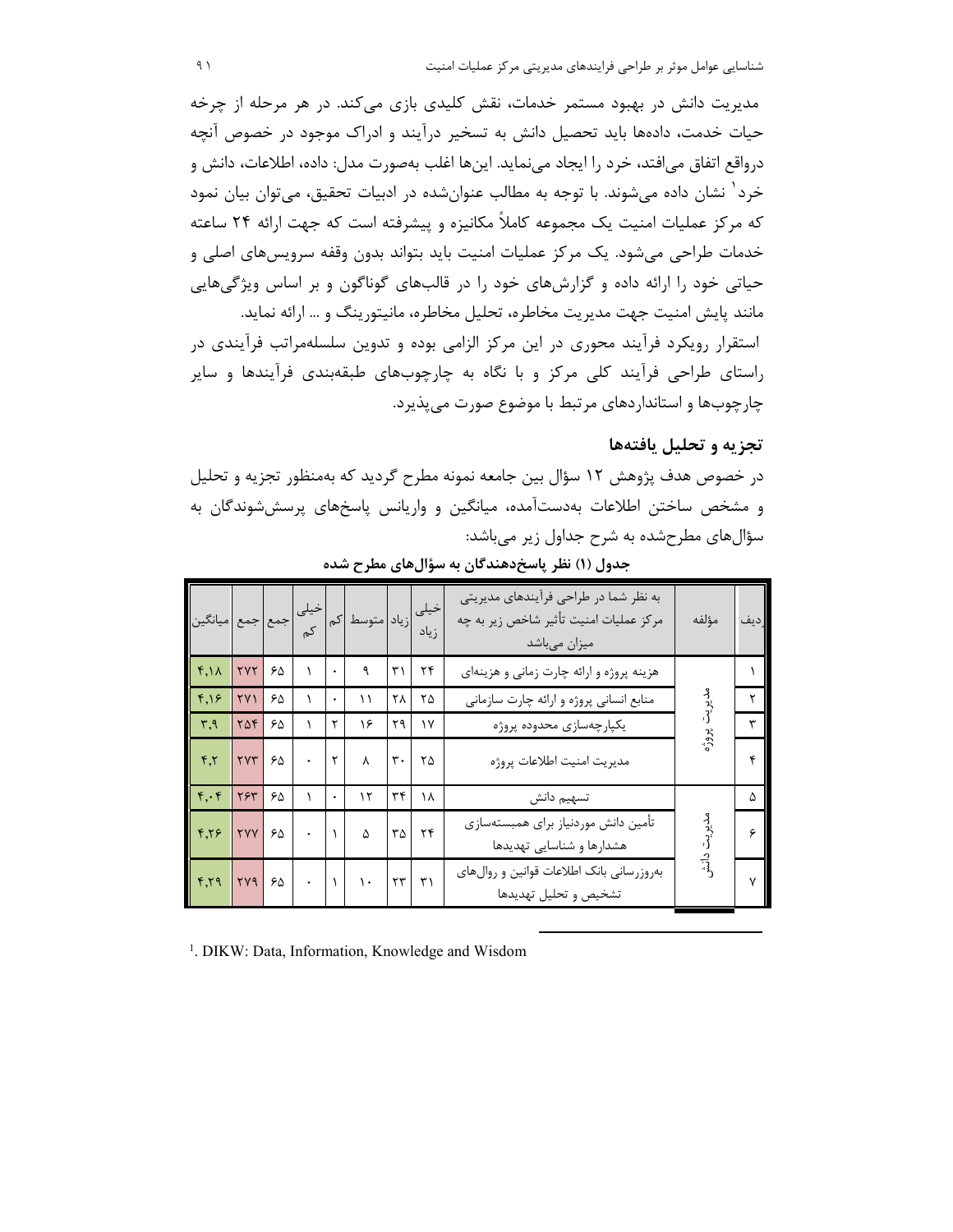| F, T                          | <b>TA1</b>                  | ۶۵ |  | $\mathsf{v}$ | ٣.           | ۲۸         | ایجاد و بهروزرسانی بانک اطلاعات<br>آسیبپذیریهای شبکه و سامانهها و<br>سیاستهای امنیتی تعریفشده                       |  |
|-------------------------------|-----------------------------|----|--|--------------|--------------|------------|---------------------------------------------------------------------------------------------------------------------|--|
| Y.Y                           | <b>٢٧٨</b>                  | ۶۵ |  | ۶            | ۳۵           | ۲۴         | فرأيند جريان كارى مركز                                                                                              |  |
| $\mathsf{r}.\mathsf{r}$       | <b>TYT</b>                  | ۶۵ |  | ۶            | ٣٧           | ۲١         | برنامهریزی برای بازیابی فرآیندهای فعالیتها، در<br>صورت بروز اختلال                                                  |  |
| $f, \Delta$                   | $\mathsf{Y}\mathsf{Y}\cdot$ | ۶۵ |  | ١.           | ٣٢           | $\tau\tau$ | شناسایی داراییهای سازمان در ابر ترکیبی و<br>تحلیل و ارزیابی ریسکهای آن                                              |  |
| $\mathsf{r},\mathsf{a}\wedge$ | ٢۵٩                         | ۶۵ |  | ۱۶           | ٣۴           | ۱۵         | پیادهسازی و نگهداری کنترلها و سامانههای<br>حفاظت فيزيكي شامل: اعلام و اطفاي حريق،<br>و CCTVبرق اضطراري، اكسس كنترل، |  |
| F, I                          | ۲۷۱                         | ۶۵ |  | ۱۰           | $\mathsf{r}$ | ٢٣         | مىانگىن                                                                                                             |  |



نمودار (۱) نظر پاسخدهندگان به سؤالهای مطرح شده

واريانس:

$$
\sigma^2 = \frac{\sum_{i=1}^N f_i (x_i - \overline{x})^2}{n-1} = \text{Lap}
$$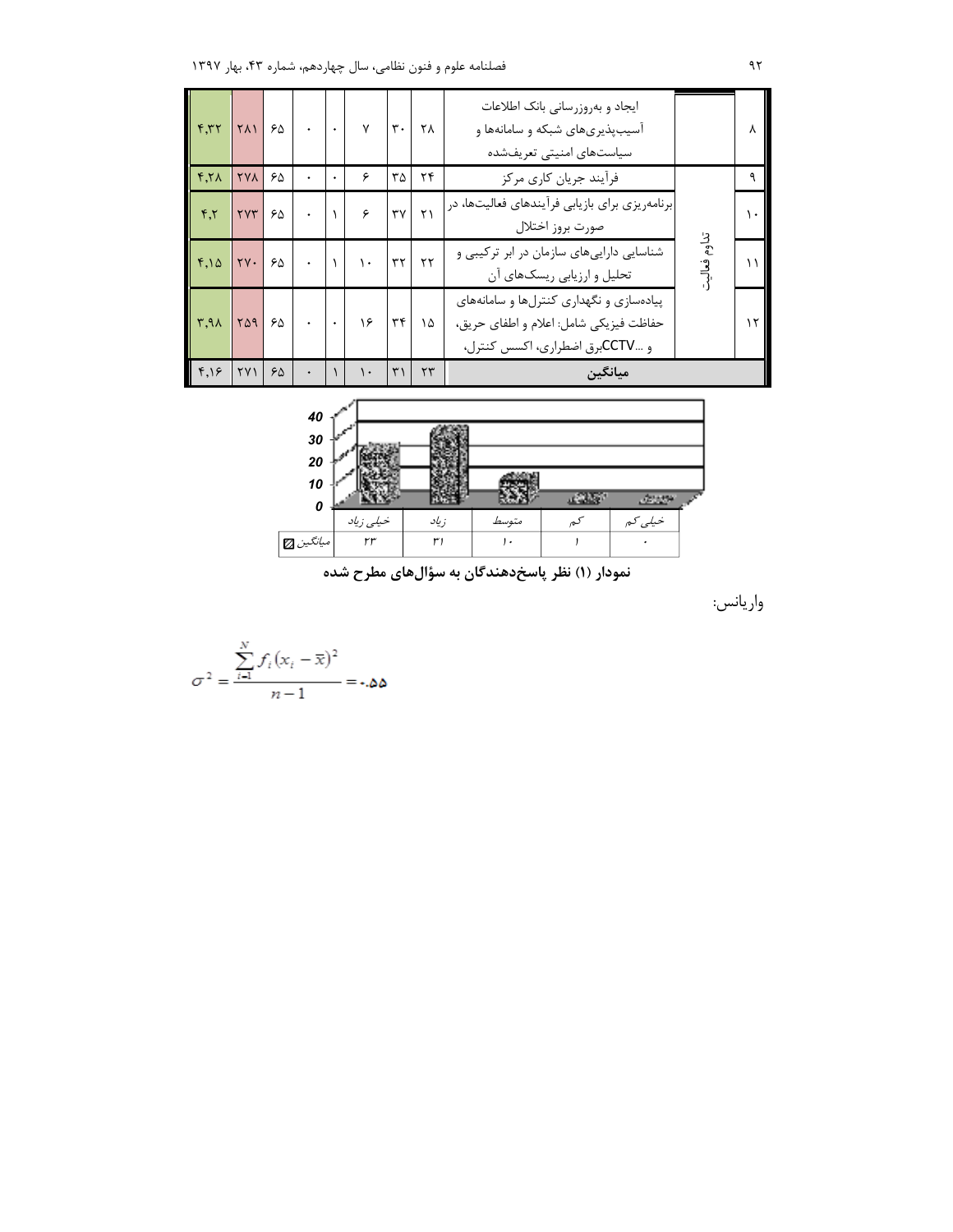|  |  |  |  | جدول (۲) تجزیه و تحلیل امیخته دادههای به دست امده |  |  |  |  |  |  |
|--|--|--|--|---------------------------------------------------|--|--|--|--|--|--|
|--|--|--|--|---------------------------------------------------|--|--|--|--|--|--|

| آميخته                                                                                                                                                                                                                                                                                                                                                                                                                                                                                                                                                                                                                                                                                                                                                                                                                                                                                                                                                                                                                                                                                                                               | مصاحبهها                                                                                                                                                                                                                                                                                                                                                                                                                                                                                                                                                                                         | اسناد و مدارک                                                                                                                                                                                                                                                                                                                                    |
|--------------------------------------------------------------------------------------------------------------------------------------------------------------------------------------------------------------------------------------------------------------------------------------------------------------------------------------------------------------------------------------------------------------------------------------------------------------------------------------------------------------------------------------------------------------------------------------------------------------------------------------------------------------------------------------------------------------------------------------------------------------------------------------------------------------------------------------------------------------------------------------------------------------------------------------------------------------------------------------------------------------------------------------------------------------------------------------------------------------------------------------|--------------------------------------------------------------------------------------------------------------------------------------------------------------------------------------------------------------------------------------------------------------------------------------------------------------------------------------------------------------------------------------------------------------------------------------------------------------------------------------------------------------------------------------------------------------------------------------------------|--------------------------------------------------------------------------------------------------------------------------------------------------------------------------------------------------------------------------------------------------------------------------------------------------------------------------------------------------|
| با نگرش به اسناد و مدارک بررسی شده و نظر صاحبنظران و همچنین<br>بررسی پرسشنامههای توزیع شده در بین جامعه نمونه به نظر میرسد برای<br>طراحی فرآیندهای مدیریتی مرکز عملیات امنیت ابر ترکیبی ن.م بایستی<br>راهاندازی این مرکز را بهعنوان ایجاد یک خدمت فناوری اطلاعات در نظر<br>گرفته و فرآیندهای مدیریت پروژه، تداوم فعالیت و مدیریت دانش را برای<br>این امر تدوین نمود. توجه به شاخصهای زیر برای طراحی فرآیندهای یاد<br>  شده راهگشا خواهد بود:<br>مديريت امنيت اطلاعات پروژه<br>هزینه پروژه و ارائه چارت زمانی و هزینهای<br>منابع انسانی پروژه و ارائه چارت سازمانی<br>  يکپارچەسازى محدودە پروژە<br>ایجاد و بهروزرسانی بانک اطلاعات آسیبپذیریهای شبکه و سامانهها و<br>  سیاستهای امنیتی تعریفشده<br>بهروزرساني بانك اطلاعات قوانين و روالهاى تشخيص و تحليل تهديدها<br>تأمين دانش موردنياز براي همبستهسازي هشدارها و شناسايي تهديدها<br>  تسهیم دانش<br>  فرأيند جريان كاري مركز<br>برنامهریزی برای بازیابی فرآیندهای فعالیتها، در صورت بروز اختلال<br>شناسایی داراییهای سازمان در ابر ترکیبی و تحلیل و ارزیابی ریسکهای<br>پیادهسازی و نگهداری کنترلها و سامانههای حفاظت فیزیکی شامل: اعلام و<br>اطفای حریق، برق اضطراری، اکسس کنترل و | اين فرآيندها بايد بهگونهاي طراحي<br>شوند که موارد قبل، هنگام و بعد<br>از ایجاد و راهاندازی مرکز به لحاظ<br>مختلف ازجمله موارد اعتبارى،<br>تأمين وتداركات، منابع انسانى،<br>امنيت، كيفيت و  به صلاح و<br>  صرفه باشد.<br>هدف از این فرآیندها به نظر به<br>عملكرد صحيح و مديريتشده<br>مرکز در راستای اجرای وظایف و<br>مأموريتهايتعيينشدهاشمىباشد.<br>فرآیندهای مدیریتی به دنبال<br>به كاركيرى حداقل منابع جهت<br>کسب حداکثر نتیجه میباشد و در<br>این راستا باید بهگونهای<br>برنامهریزی صورت پذیرد که پروژه<br>اجرایی با داشتن منابع دانشی<br>مناسب در زمان مشخصشده<br>پاسخگوی نیازهای سازمان باشد. | برای مدیریت صحیح پروژه<br>طراحی و راهاندازی مرکز<br>عمليات امنيت، توجه به<br>ابعاد مختلف آن اهميت<br>دارد. ابعادی نظیر مدیریت<br>يکپارچگى پروژە، مديريت<br>محدوده پروژه، مدیریت<br>زمان پروژه، مدیریت هزینه<br>پروژه، مدیریت کیفیت<br>پروژه، مدیریت منابع انسانی<br>پروژه، مدیریت ارتباطات<br>پروژه، مديريت مخاطره<br>پروژه و مديريت تأمين پروژه |

## نتیجهگیری و پیشنهادها

تجزیه و تحلیل توصیفی که از سؤالات پرسشنامه در خصوص مؤلفه مدیریت پروژه بهدست آمده، مؤيد اين واقعيت است كه ٩٨٪ افراد جامعه نمونه ميزان تأثير مؤلفه مديريت پروژه را در سطح متوسط به بالا و مورد تأييد مي<انند و در ضمن چون ميانگين اين مؤلفه ۴/۲۹۵ است، تأثیر آن به میزان زیاد به بالا است. در تجزیه و تحلیل توصیفی که از سؤالات پرسشنامه در خصوص مؤلفه تداوم فعاليت بهدستآمده مؤيد اين واقعيت است كه ٩٥٫٧٪ افراد جامعه نمونه میزان تأثیر مؤلفه تداوم فعالیت را در سطح متوسط به بالا و مورد تأیید میدانند و در ضمن چون میانگین این مؤلفه ۴/۰۱۹ است، تأثیر آن زیاد به بالا است. در تجزیه و تحلیل توصیفی كه از سؤالات پرسشنامه در خصوص مؤلفه مديريت دانش بهدستآمده، مؤيد اين واقعيت است که ۹۲/۵٪ افراد جامعه نمونه میزان تأثیر مؤلفه مدیریت دانش را در سطح متوسط به بالا و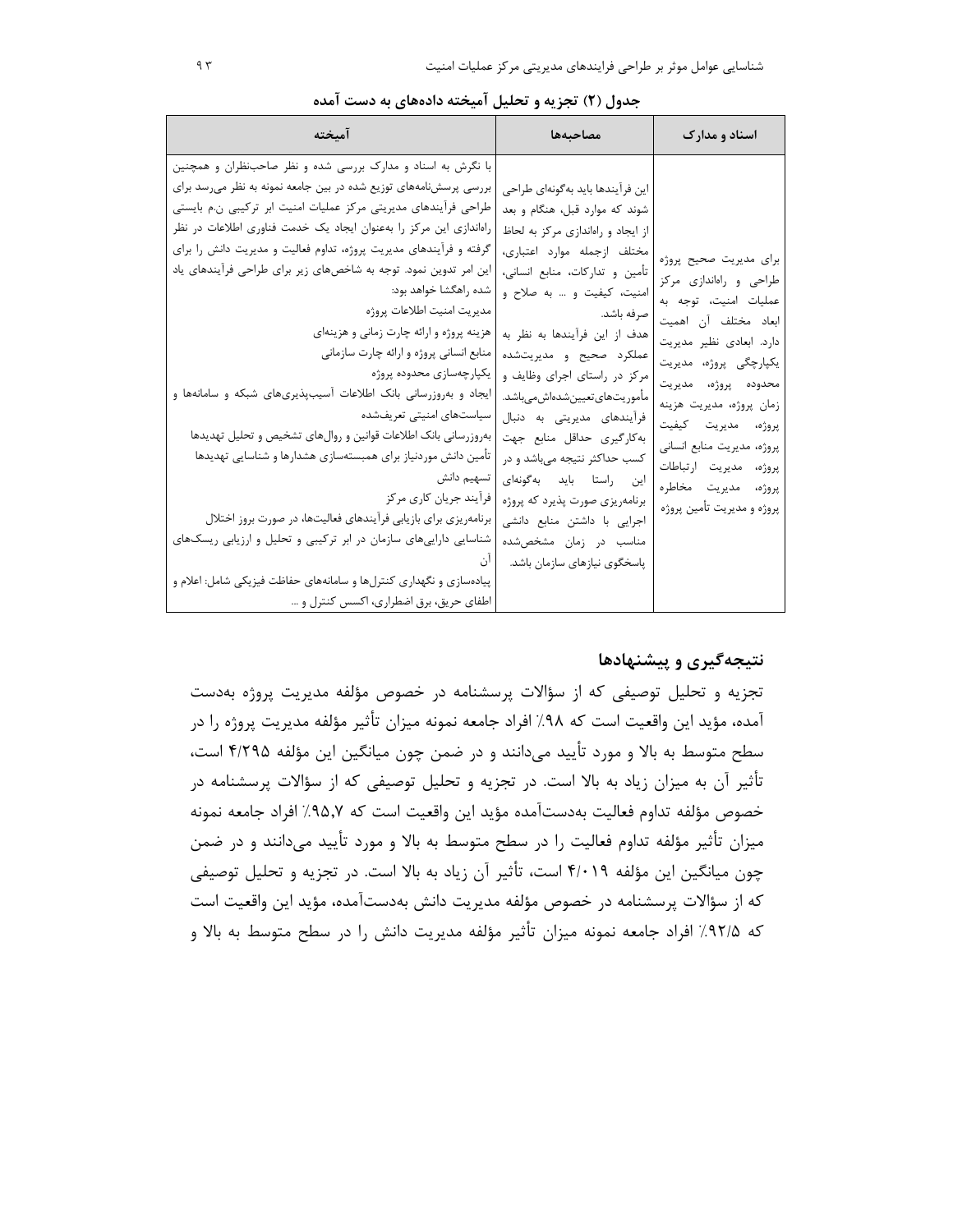مورد تأييد ميدانند و در ضمن چون ميانگين اين مؤلفه ٣/٨۶۶ است، تأثير آن بين متوسط و زیاد است. با توجه به تجزیه و تحلیل کمی و کیفی اسناد و مدارک، مصاحبهها و پرسشنامه، می توان نتیجه گرفت که فرآیندهای مدیریتی به دنبال بهکارگیری حداقل منابع، جهت کسب حداکثر نتیجه میباشد و در این راستا باید بهگونهای برنامهریزی صورت پذیرد که پروژه اجرایی با داشتن منابع دانشی مناسب در زمان مشخصشده یاسخگوی نیازهای سازمان باشد. از فرآیندهای این حوزه میتوان به مدیریت پروژه، مدیریت دانش یا بهطور ویژه فرآیندهای مرتبط با تداوم فعالیت اشاره کرد. اگرچه استانداردهای موجود میتوانند بهعنوان تجارب قبلی بهعنوان اساس و مبنای کار قرار گیرند اما باید در این حوزه استانداردسازی شود و به بومی سازی نیاز است. در فرآیندهای مدیریتی باید برنامهریزی مشخص و مدونی جهت انجام امور زیر صورت پذير د:

- شروع و پایان پروژه و تعیین محدوده پروژه
- تقسیم منابع و توزیع آنها (کسب و در اختیار قرار دادن منابع هر بخش از حوزههای کاری مرکز عملیات امنیت ابر ترکیبی)
- تامین دانش موردنیاز و بهروبرداری از پایگاههای داده دانشی و قرار دادن آنها در چرخه فر آیند
	- برقراری یک خط کنترلی جهت ارتقای کیفیت و حذف خطاها
	- مديريت امنيت مركز عمليات امنيت همچنین برای تداوم فعالیت مرکز نیز چند نکته اساسی را باید رعایت نمود:
		- پشتیبانی مستمر و با کیفیت برای تضمین تداوم کار و امیدبخشی
			- تهیه نقشه راه برای هر کار یا فرآیندی که قرار است اعمال شود
				- وجود نيروى انسانى متخصص و مجرب و آموزش ديده
- تعیین نمودن نحوه اجرای کار برای رسیدن به هدف فعالیتها و عواملی که در بالا به برخی از آنها اشاره شد، از جمله عوامل تأثیرگذار بر فرآیند کلی مرکز عملیات امنیت هستند که در حوزه فرآیندهای مدیریتی شناسایی شدهاند؛ و میزان تأثیر این موارد در بررسی انجام شده مشخص گردید.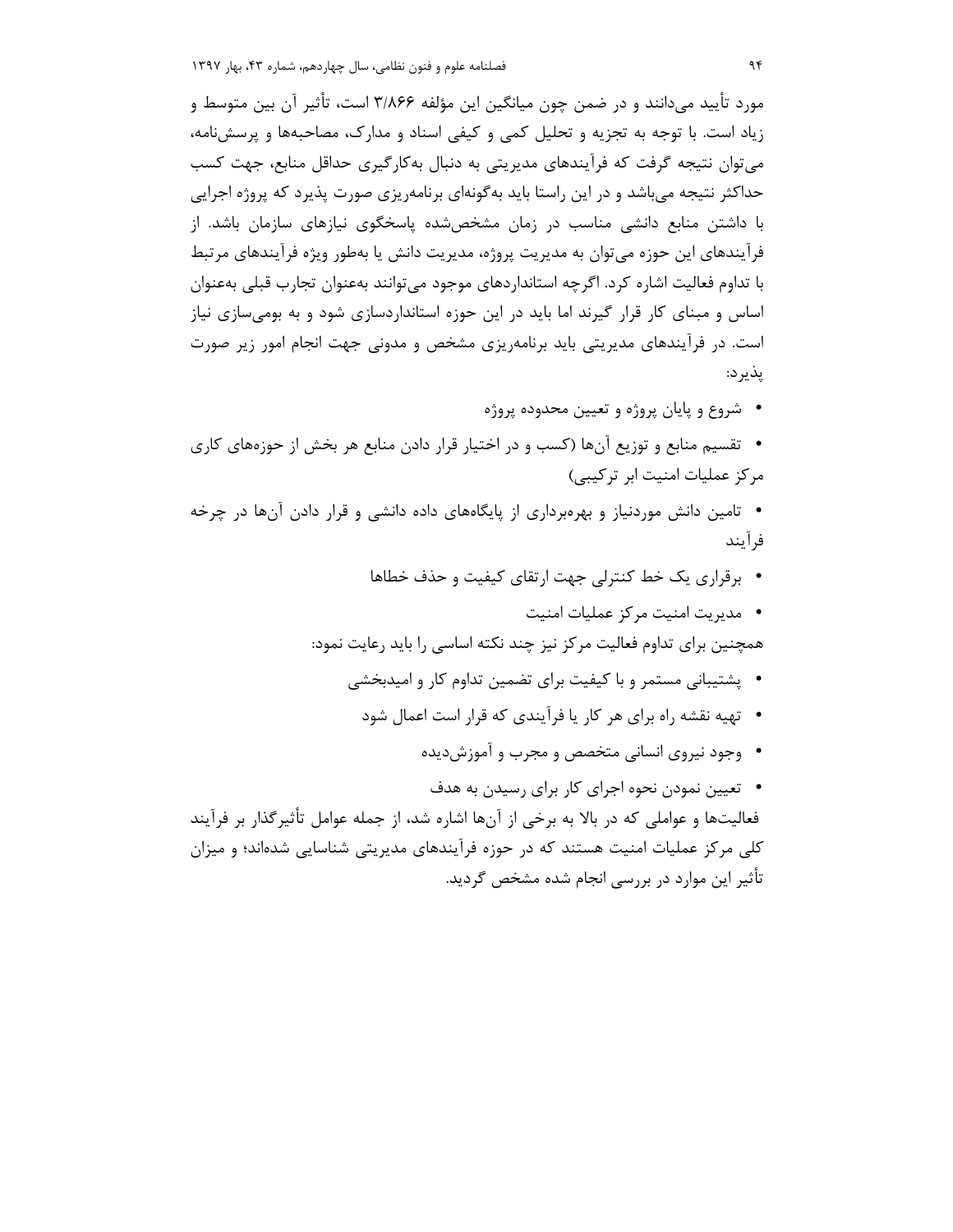## منابع

خاتم الانبياء (ص)، تهران، چاپ اول، ١٣٩۴

- Cohen, Wesley & Leviathan. 1990. Absorptive Capacity: A New Perspective on Learning and Innovation. Administrative Science Quarterly, vol.35: 128-1 52
- · Nilmini Wickramasinghe, & Dag von Lubitz (2007). Knowledge-based Enterprise: Theories and Fundamentals. Idea Group Publishing
- · Madhavm. R. and Grover. R. 1998. From Embedded Knowledge to Embodied Knowledge: New Product Development as Knowledge Management. Journal of Marketing, 62(4): 1-12

• Madhavm. R. and Grover. R. 1998. From Embedded Knowledge to Embodied Knowledge: New Product Development as Knowledge Management. Journal of Marketing,

- · Nilmini Wickramasinghe, & Dag von Lubitz (2007). Knowledge-based Enterprise: Theories and Fundamentals. Idea Group Publishing
- White Paper Creating and Maintaining a SOC Copyright © 2013 McAfee